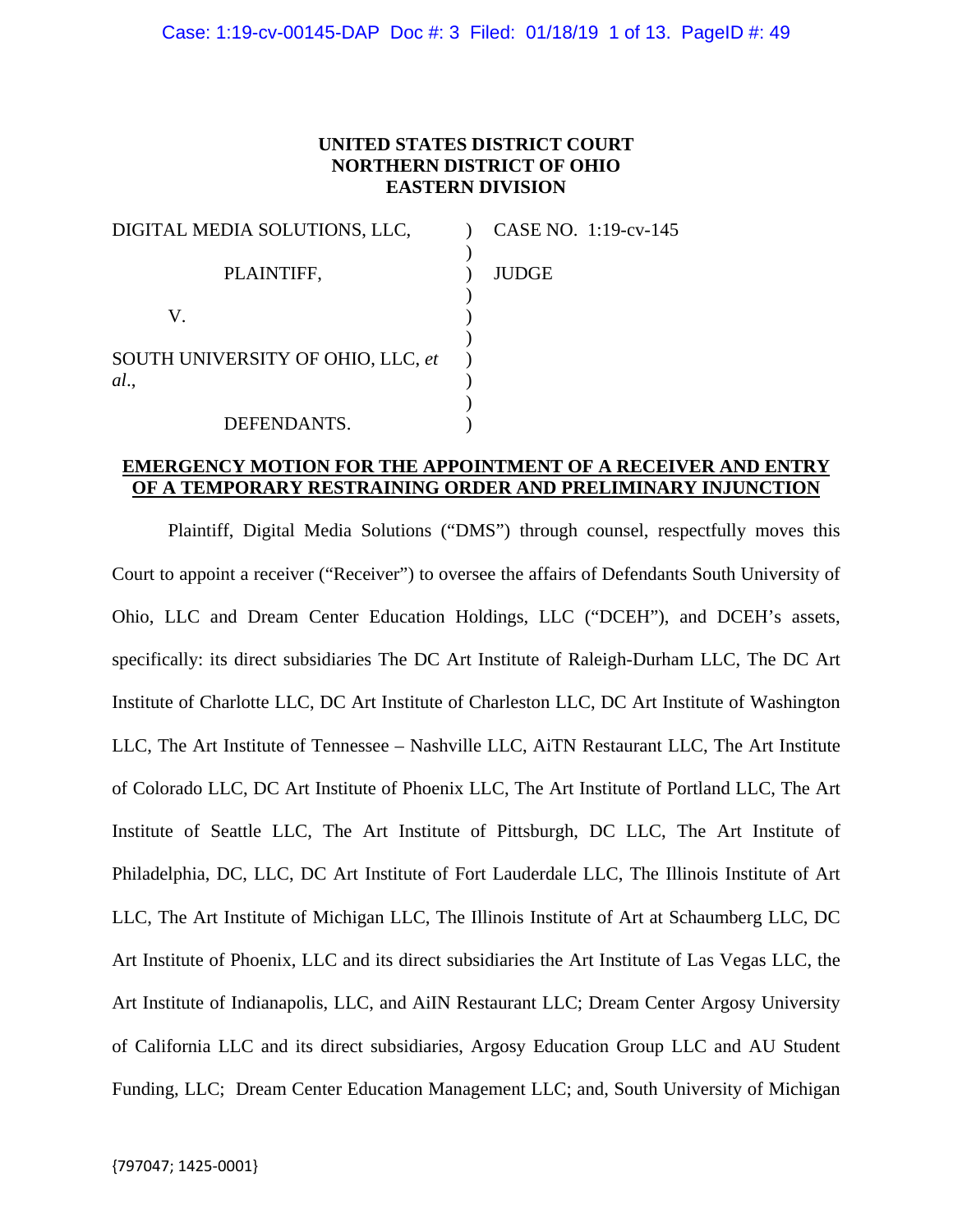LLC (collectively "DCEH and its subsidiaries"), and for the entry of a temporary restraining order and preliminary injunction and states as follows:

## **INTRODUCTION**

DMS, founded by a team of lifelong athletes, specialized in helping is clients accelerate their growth by deploying diversified and data-driven digital media customer acquisition solutions. DMS provided those services generally, and student lead generation specifically, to DCEH's Argosy, South, and Art Institute campuses through the course of 2018. It invoiced those three school systems for a total of \$252,737.00, which remains unpaid. Of that sum, \$187,532 was invoiced to South.

DMS understands that DCEH and its subsidiaries are very likely insolvent, and face claims from a variety of creditors including a pending eviction action filed against the South University of Ohio campus located in Warrensville Heights, Ohio. DMS understands that DCEH and its subsidiaries work within a highly regulated industry and the concern is that their insolvency could lead to their ineligibility to continue receiving Title IV funds, which would destroy the enterprise value of the company in short order, leaving it unlikely that DMS or any of the other creditors would recover much, if any, of the sums due them.

However, while DCEH and the schools it continues to own (the "Universities") face the within lawsuit for breach collection of a debt due to DMS, and more suits to follow across the country, they operate in a highly regulated industry and cannot simply cease operations and file for protection under the bankruptcy code. DMS understands that a bankruptcy filing would render SUO, DCEH and the Universities ineligible to receive the principal source of their revenues: federal grants and student loans provided under the Higher Education Act of 1965 (the "Act"), 20 U.S.C. §1001 et seq. In order to qualify and receive such funding under the Act,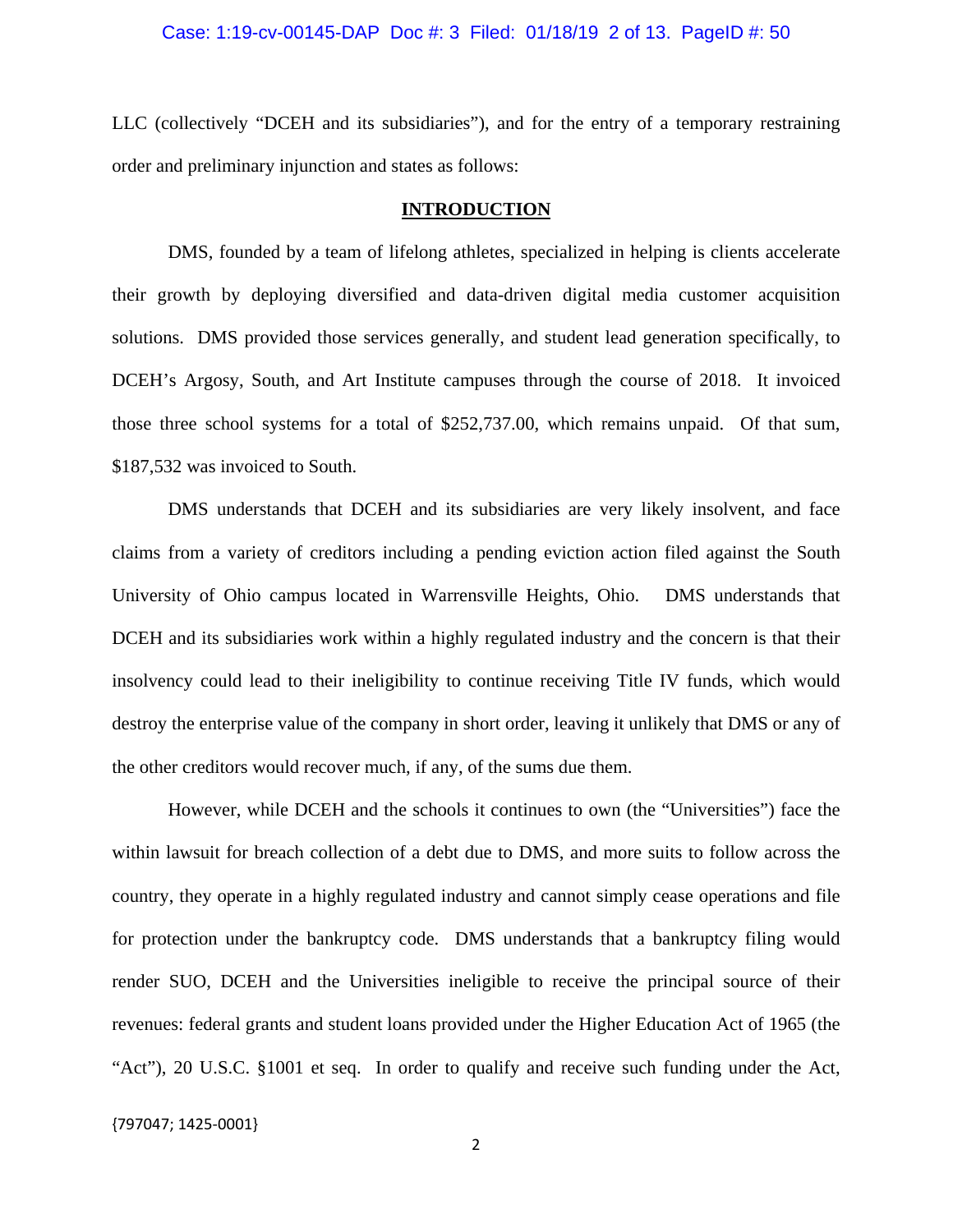## Case: 1:19-cv-00145-DAP Doc #: 3 Filed: 01/18/19 3 of 13. PageID #: 51

DCEH and the Universities must be "eligible institution[s]" which is defined, in part, as an institution that has not filed for bankruptcy. 20 U.S.C.  $\frac{1002(a)(4)(A)}{34 C.F.R. \frac{8}{9}600.7 \text{ (a)}(2)}$ . As a result of this statutory impediment, and as a means of protecting and preserving any going concern value associated with the Universities, DCEH and the Universities should be placed into receivership in a forum that maintains the requisite equitable powers that will serve to protect dozens of campuses, thousands of students, Defendants assets and their stakeholders, DMS included.

Just as a bankruptcy will destroy the enterprise value of DCEH and the Universities, simply closing campuses overnight will do the same. DMS understands that a particular campus can close only once its students have completed their program of study or been placed at another institution to complete their program (a process commonly called a "teach-out"). The "teachout" process itself is a highly regulated process involving the submission of a proposed plan to the United States Department of Education ("DOE") as well as academic accreditors for review and possible approval. As discussed in detail below, the immediate closure of a campus, which forecloses the ability of existing students to complete their courses of study, triggers certain fatal ramifications with accreditors that ultimately result in the cessation of federal funding. Students are then left without the classes for which they registered, and ineligible for federal funding to pay for those classes. Absent that funding, DCEH and the Universities will lack the funds to pay DMS and the other creditors.

While it would be best to close the Teach-out Schools on an orderly basis, DMS understands that the DOE limited SUO's ability to pay its creditors. Payments to some vendors were specifically not deemed to be allowable teach-out expenses. Compounding the difficulties faced by SUO are a series of restructuring actions negotiated between the secured creditors

{797047; 1425‐0001}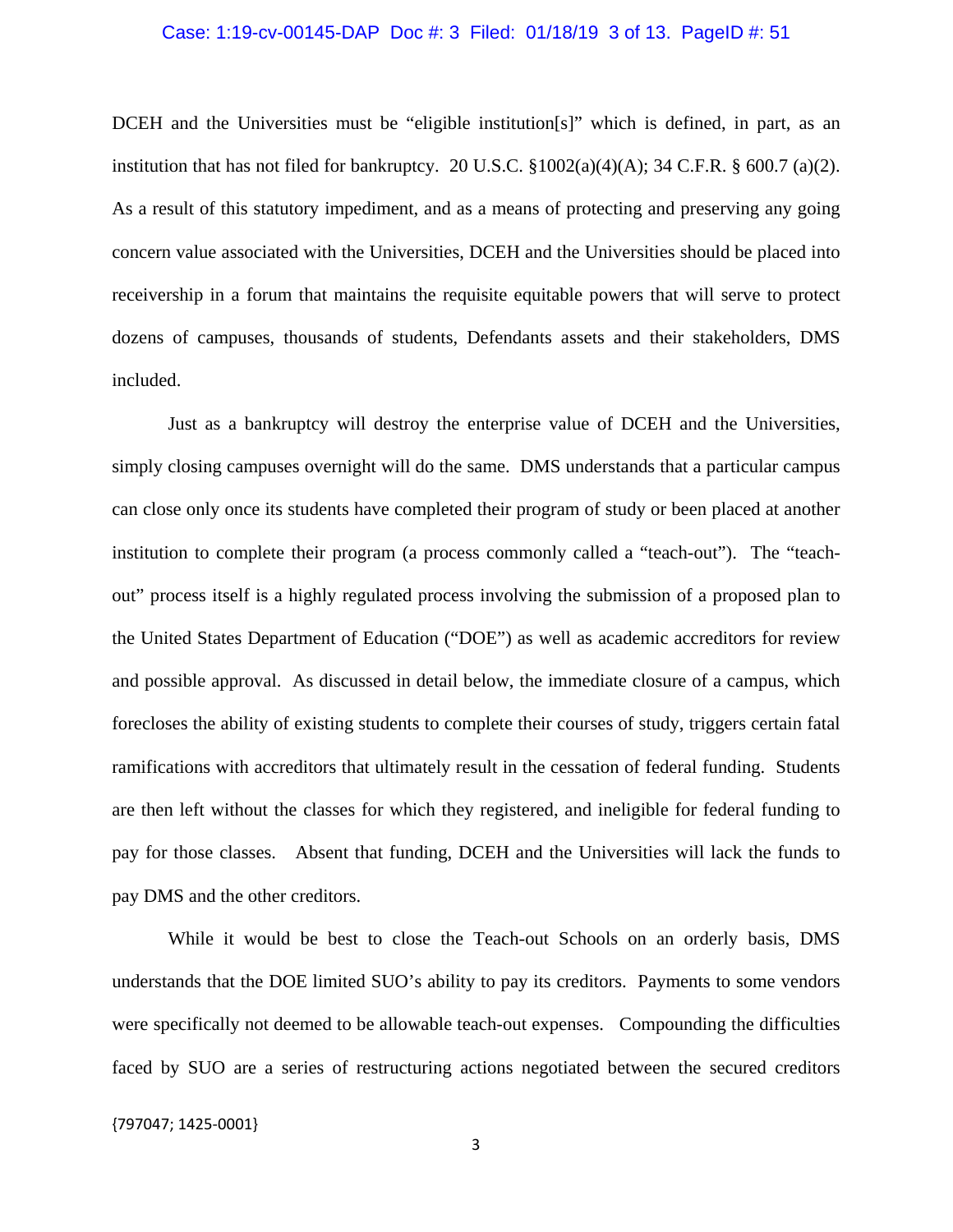## Case: 1:19-cv-00145-DAP Doc #: 3 Filed: 01/18/19 4 of 13. PageID #: 52

DCEH and its school systems with input by the U.S. Department of Education in December of 2018 and early January 2019, which has resulted in an interruption of the flow of federal funds to SUO, DCEH and the Teach-Out Schools.

The Universities' dire financial condition has resulted in this Plaintiff seeking to enforce its remedies following the DCEH and the Universities' default of their obligations to pay for the services DMS provided them.<sup>1</sup> DMS understands that DCEH and the Universities are on the precipice of a landslide of adverse actions filed by landlords, other creditors and vendors, and our in default with certain commercial lenders (the "Secured Lenders") that hold security interests in the assets of SUO and the other Universities. DMS believes that adverse action against the Universities and the cascading shutdowns will trigger the termination of funding by the DOE and loss of accreditation by applicable accreditation agencies with jurisdiction over the Universities. The inevitable result will be the termination or a substantial disruption in the students' ability to continue and then complete their respective courses of study, the diminution of the value of the DCEH and Universities' assets, and significant harm to all stakeholders including the taxpayers who will bear the financial brunt of the forgiven student loans.

 If allowed to proceed in an orderly fashion, the Universities will follow the teach-out protocols to end operations at the Teach-out Schools, thereby protecting the stakeholders, including creditors such as DMS, the students, and the taxpayers. DMS has also been led to

<sup>{797047;</sup> 1425‐0001} <sup>1</sup> DMS notes that the media has also picked up on these issues. In article published in the Pittsburgh Post-Gazette on January 14, 2019, the author noted "The Dream Center Education Holdings is 'at risk of becoming financially insolvent and is now working with the United States Department of Education to reorganize AI Seattle and the existing Art Institute Campuses to preserve their ongoing operations.' . . . The apparently dire financial situation could be one reason the schools have faced pushback from accreditors over the last year." Daniel Moore, *Dream Center plans pullout from most Art Institute Campuses*, Pittsburgh Post-Gazette, 2019, available at https://www.post-gazette.com/business/career-workplace/2019/01/14/Dream-Center-Education-Holdings-bankruptcy-reorganize-Art-Institutes-campuses-EDMCaccreditation/stories/201901140087 (last visited January 17, 2019).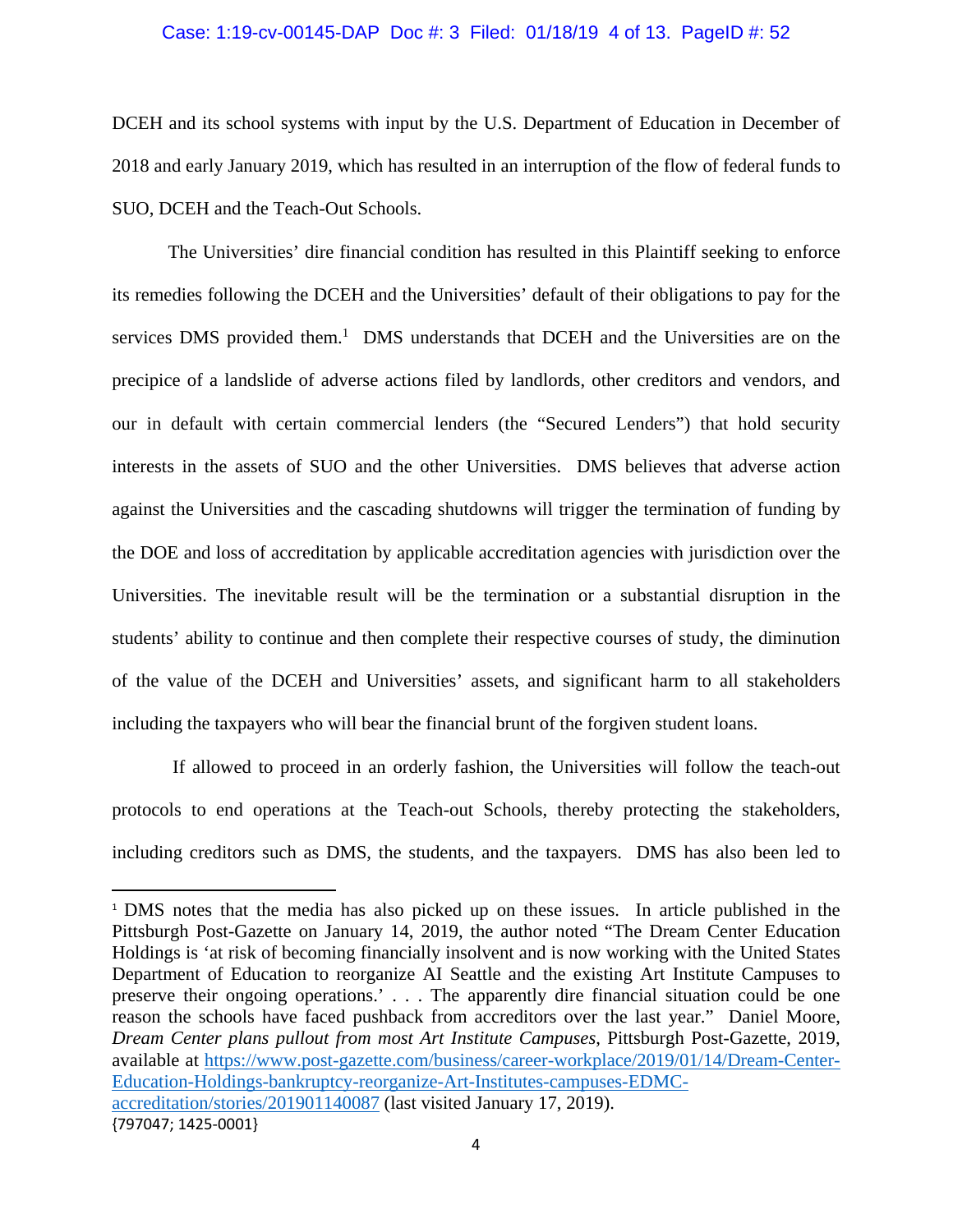## Case: 1:19-cv-00145-DAP Doc #: 3 Filed: 01/18/19 5 of 13. PageID #: 53

believe that DCEH is also actively negotiating with a number of buyers to sell those schools that will remain (the "Go-forward Schools").

DMS is therefore faced with two possibilities: one in which a cascade of creditor suits against DCEH and the Universities proceed unchecked and thereby spark a mass lock out of all students and faculty of the Universities and the accordant diminution of value for their creditors, DMS included; or, one in which a Receiver is appointed and given the requisite authority under the supervision of this Court in order to proceed with the appropriate teach-outs, which will include SUO and its students, and the controlled sales of the Go-forward Schools to protect the rights of students, faculty, and to maximize the going concern value of the assets to be sold for the benefit of creditors.

## **ARGUMENT**

## **1. The Standard for Appointment of a Receiver.**

As this Court is aware, there is no bright line rule regarding the appointment of a receiver. Rather, there are a number of elements to be considered:

Although there is no precise formula for determining when a receiver may be appointed, factors typically warranting appointment are a valid claim by the party seeking the appointment; the probability that fraudulent conduct has occurred or will occur to frustrate that claim; imminent danger that property will be concealed, lost, or diminished in value; inadequacy of legal remedies; lack of a less drastic equitable remedy; and likelihood that appointing the receiver will do more good than harm.

*Aviation Supply Corp. v. R.S.B.I. Aerospace, Inc.*, 999 F.2d 314, 316-317 (8th Cir.1993), *see also BMW of N. Am., LLC v. CJM Automotive II, LLC*, N.D. Ohio No. 1:17CV2688, 2018 U.S. Dist. LEXIS 112982 (Apr. 26, 2018).

{797047; 1425‐0001} The first factor to be considered – the probability that fraudulent conduct has occurred or will occur – must yield in the face of the dire financial circumstances facing the parties and the Universities' students. *United States Bank Natl. Assn. v. Nesbitt Bellevue Property LLC*, 866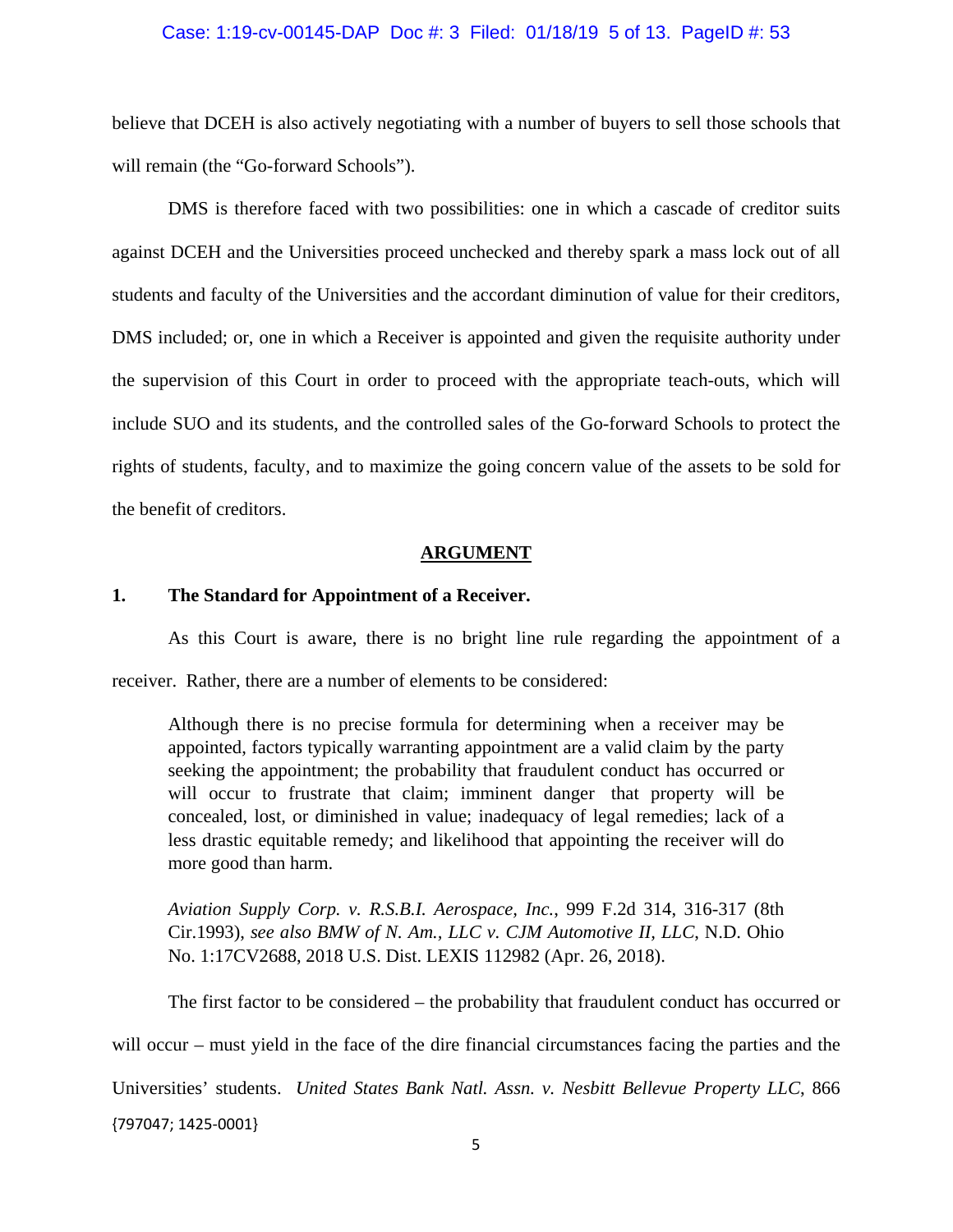## Case: 1:19-cv-00145-DAP Doc #: 3 Filed: 01/18/19 6 of 13. PageID #: 54

F.Supp.2d 247 (S.D.N.Y.2012) (finding that courts appoint receivers in the absence of fraud when there is imminent danger of the diminution of value of the properties), *D.B. Zwirn Special Opportunities Fund, L.P. v. Tama Broadcasting, Inc.*, 550 F.Supp.2d 481, 491 (S.D.N.Y.2008) (noting that the "Court has appointed receivers even where there was no evidence of fraud," when there are dire financial stresses that cause a meaningful risk of the loss of the asset value and a deprivation of the creditors' ability to collect the sums due). Thus, the second factor to be considered – the imminent danger of the diminution of assets – is clearly at issue in this matter. DCEH's dire financial status has been discussed in detail above. The appointment of a receiver and issuance of a restraining order will prevent a number of the Universities' campuses from being locked by zealous landlords, leaving the students stranded and without recourse. The receiver and restraining order will also allow for the appropriate teach-outs to be concluded and the assets liquidated in an orderly fashion, thereby maximizing their value and promoting the best recovery for DMS and the other creditors.

 The third factor – the inadequacy of legal remedies – also weighs in favor of appointing a receiver. First and foremost, a bankruptcy is not an option, for the reasons discussed above. In the absence of a bankruptcy, which would bring all claims into a single forum to be addressed in an organized fashion, SUO, DCEH and the Universities would be forced to fight each landlord's eviction efforts and each creditor's collection efforts on a piecemeal basis. The result of the piecemeal litigation would be the irreparable and immediate damage caused to the value of the entire enterprise. DCEH will, for obvious reasons, not be able to sell one of the university systems if that system has lost a campus and is facing claims not only from its creditors but the aggrieved students who lost their school programming in the midst of a semester. The single best solution is therefore the broad application of the Court's equitable powers to the entire

{797047; 1425‐0001}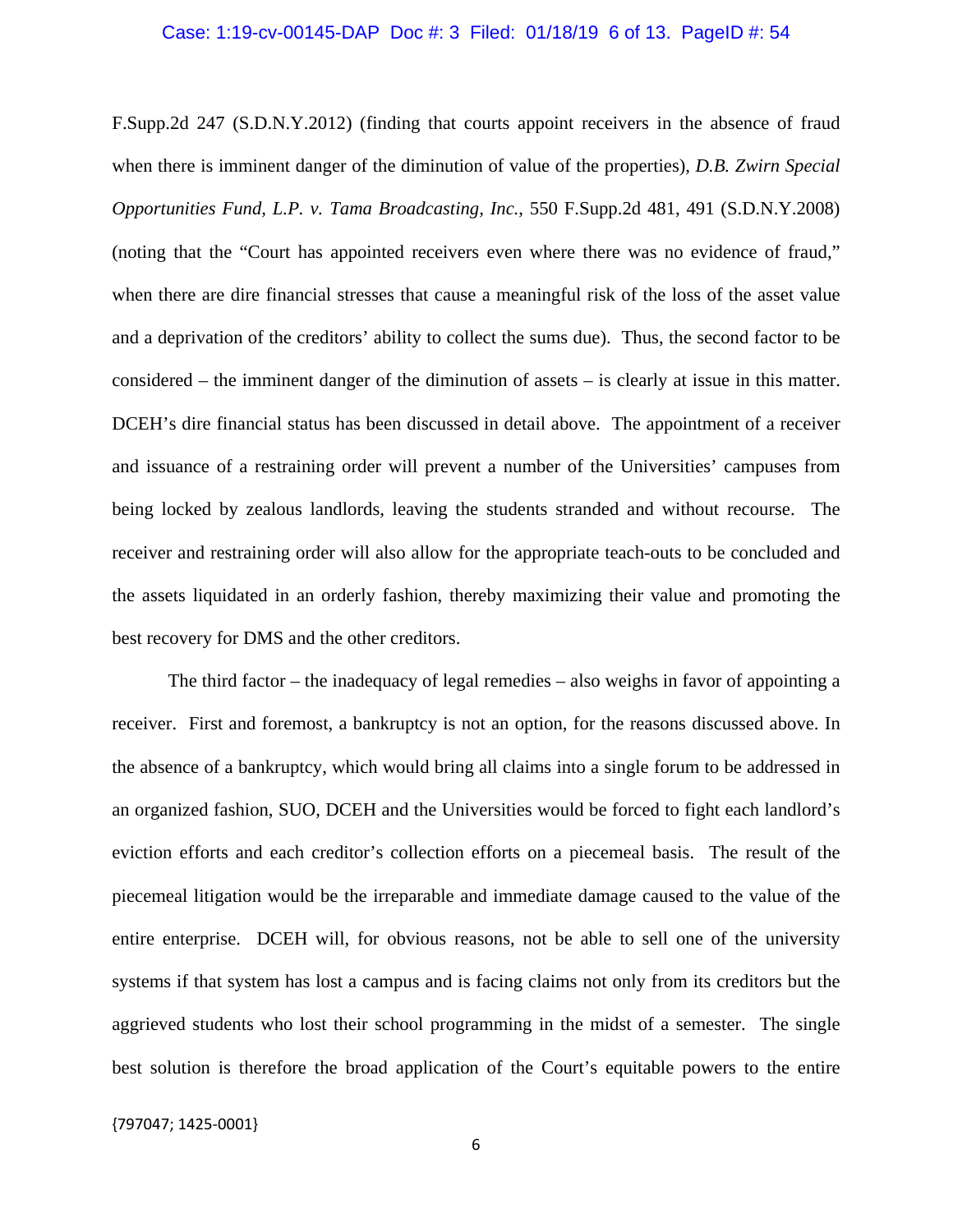## Case: 1:19-cv-00145-DAP Doc #: 3 Filed: 01/18/19 7 of 13. PageID #: 55

enterprise. It can also oversee the orderly teach-out and liquidation of assets remaining on the newly closed campuses and supervise and ultimately approve the sale of the Go-forward Schools as going concerns.

 The fourth factor – less drastic equitable remedies – also weighs in favor of a receivership. Each school within the University system is either its own independent LLC wholly owned by DCEH or a trade name used by DCEH. Thus, while DCEH maintains exclusive control over each campus, roughly half of those campuses are themselves independent legal entities. Appointing a receiver over each one of the campuses would be both impractical and inefficient.

 The final factor - whether the appointment of a receiver will do more good than harm – obviously weighs in favor of a receivership. While a bankruptcy would provide a single, efficient, coordinated forum to resolve all of the disputes that surround the Universities, it is simply not an option. The receivership would serve as an alternative to a bankruptcy proceeding – allowing for the protection of the assets and operations of all Universities and provide for a coordinated and efficient resolution of the Teach-out Schools, continuing operation and sale of the Go-forward Schools, and preservation of the assets, allowing the Universities to reorganize and cause the least impact in the process. A receivership avoids the likelihood of individual campuses being shuttered mid-semester, leaving thousands of students without a place to attend the classes and pursue their degrees, and without a clear transition to another school's program that would accept them and allow them to proceed toward graduation. A receivership avoids the immediate destruction of the value of the Universities and allows them to be sold free and clear of claims from aggrieved creditors and students. The single harm of a receivership – a short delay in the creditors collecting sums due  $-$  is more than outweighed by the preservation of the

{797047; 1425‐0001}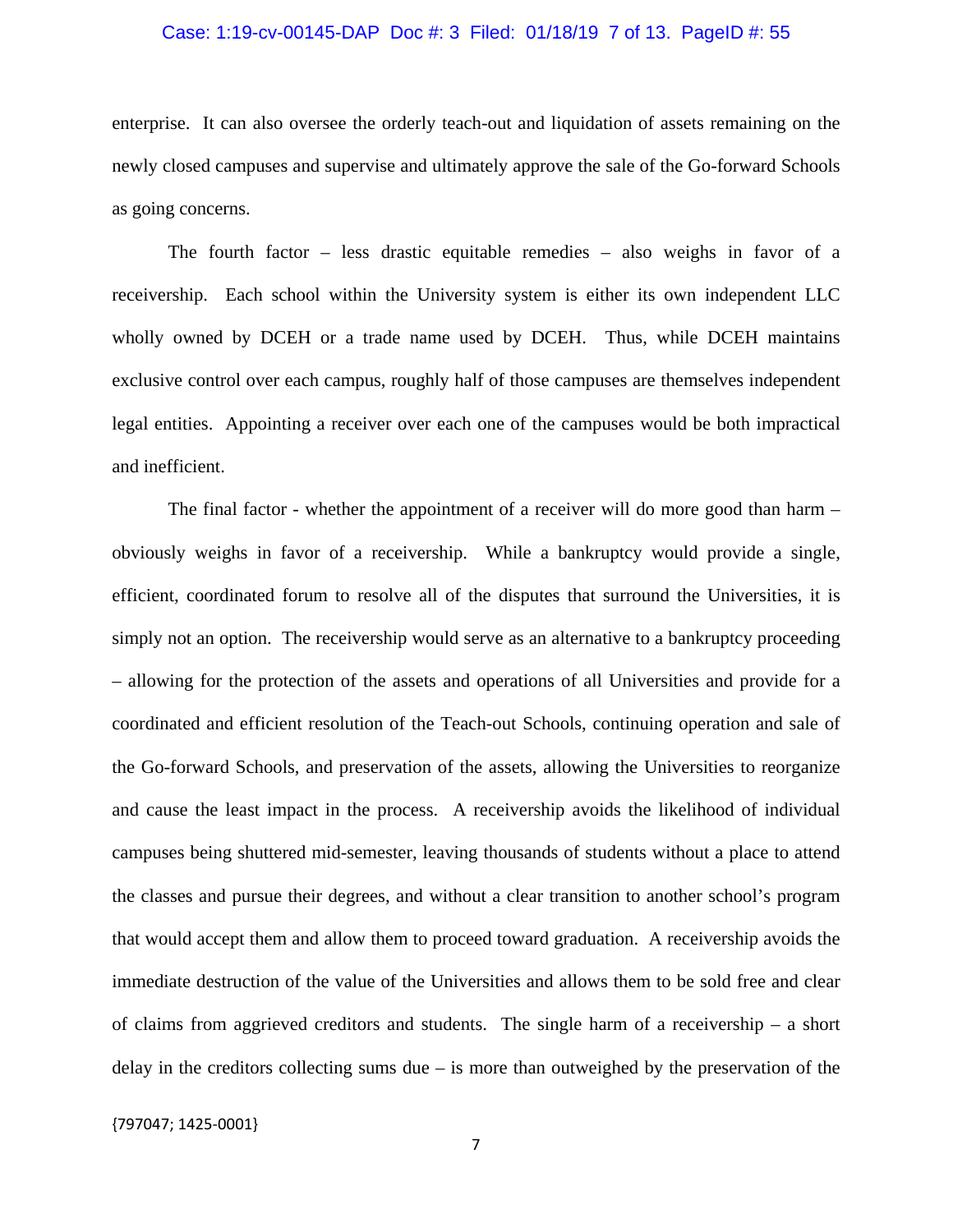## Case: 1:19-cv-00145-DAP Doc #: 3 Filed: 01/18/19 8 of 13. PageID #: 56

value of the assets and the accordant likelihood that the creditors will collect more through the course of a receivership than they would through individual actions scattered throughout the country.

## **2. Emergency TRO and Preliminary Injunctive Relief**

The standard for granting either a temporary restraining order ("TRO") or preliminary injunctive relief is the same. A TRO and preliminary injunction are warranted, pursuant to Federal Rule of Civil Procedure 65, upon the demonstration that: (1) DMS has a substantial likelihood of success on the merits; (2) DMS will suffer irreparable injury if the injunction is not granted; (3) an injunction will not substantially injure other interested parties; and (4) an injunction will further the public interest. *Sony/ATV Publ'g, Ltd. Liab. Co. v. Marcos*, 651 F.App'x 482 (6th Cir.2016).

 The requested relief is warranted herein because (a) there is a strong likelihood that DMS will succeed on the merits of its very simple breach of contract / suit on account / unjust enrichment claims; (b) absent the Court's appointment of a receiver, the pending eviction actions scattered across the country will result in the prompt loss of accreditations and eligibility for Title IV funding, resulting in both the creditors' inability to recover the sums due and the students' loss of time and energy devoted to pursuing their educational goals; (c) it is necessary to prevent a race to DCEH and the Universities' assets, to enjoin eviction proceedings, and to prevent a disruption of the highly regulated teach-out process; (d) the appointment of a receiver will cause DMS and other creditors to suffer less harm than they would absent a receiver; and (e) the public interest weighs heavily in favor of appointing a receiver to permit DCEH and the Universities to continue their educational mission for the benefit of their students, and to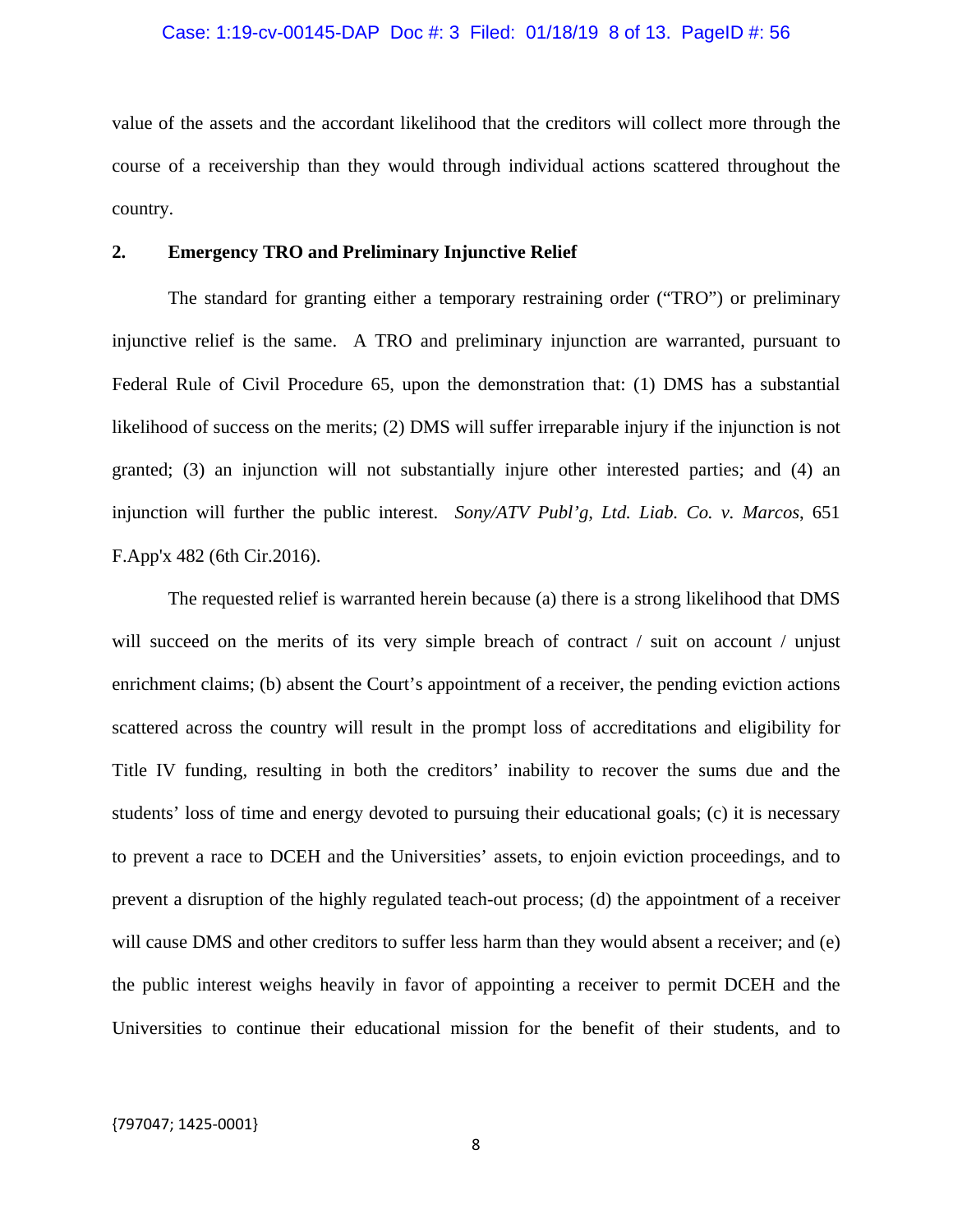## Case: 1:19-cv-00145-DAP Doc #: 3 Filed: 01/18/19 9 of 13. PageID #: 57

facilitate an equitable distribution of DCEH and its subsidiaries' assets for the benefit of their creditors.

 Creditors have no alternative legal remedy since seeking protection in a traditional bankruptcy filing is simply not an option because a bankruptcy filing would immediately and permanently render the Universities ineligible to participate in federal student aid programs authorized by the Higher Education Act. If SUO, or any of the Universities filed for bankruptcy protection, or were subjected to an involuntary bankruptcy filing, their students would lose access to the federal grants and loans necessary to pay their tuition and fees and face the immediate disruption of their educational goals, challenges of transferring credits, delays in obtaining their sought after accredited degrees, and an inability to access Title IV funds to cover immediate living expenses, such as rent, groceries, daycare expenses, etc. A single federal receivership over this collective proceeding would allow DCEH and its subsidiaries to address these actions in a coordinated, consolidated fashion through application of 28 U.S.C. §754 and 28 U.S.C. §1692.

 DMS is a business and, as such, dedicated to providing high quality services for a reasonable cost. It cannot, however, provide its services for free. While the Universities may not have thrived, that failure was not the result of DMS' inability to provide valuable student leads and DMS has every intent of collecting as much of its receivables due from DCEH and the Universities as possible. But, and that said, DMS is not ignorant of the fact that the appointment of the Receiver, along with a TRO and Preliminary Injunction will enable SUO, DCEH, and its subsidiaries to, *inter alia*, satisfy their educational obligations to thousands of students at the Teach-out Schools, preserve the educational futures of students at the Go-forward Schools, stabilize the employment of DCEH and its subsidiaries' thousands of employees, prevent many

{797047; 1425‐0001}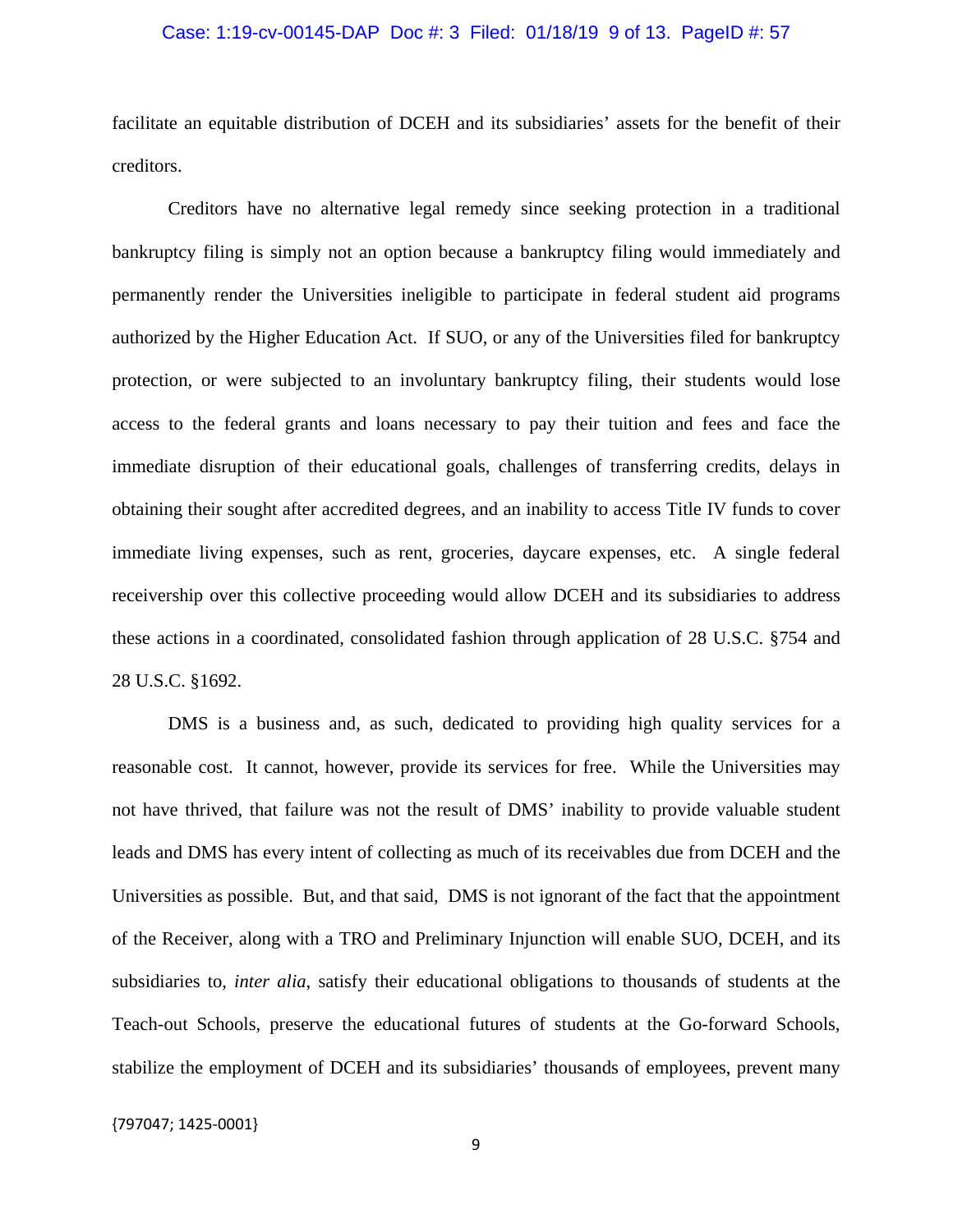#### Case: 1:19-cv-00145-DAP Doc #: 3 Filed: 01/18/19 10 of 13. PageID #: 58

tens of millions of loss to the Treasury in the form of student loan discharge obligations (which would be borne by taxpayers), provide significant adequate assurance to numerous landlords, and allow for an orderly transition of DCEH and its subsidiaries' operations through a sale and restructuring plan. On the other hand, if the requested receivership relief is not granted, students at both Teach-out and Go-forward Schools will see their educational plans disrupted, if not altogether eliminated, all of DCEH and its subsidiaries' thousands of employees will be terminated, the taxpayer-supported Treasury will be burdened with millions of dollars of discharge obligations, and DMS will recover a fraction of what it would recover through the course of a receivership.

 DMS also notes that public policy greatly favors protecting the Universities' students. The student population largely comprises nontraditional students, including unemployed or underemployed adults seeking to obtain job skills in order to find employment or change careers. The immediate appointment of the Receiver and the entry of an Order restraining and enjoining other claims will ensure that DCEH and the Universities are able to fulfill the mission of educating students without the unnecessary disruption of those students' educational plans.

## **3. The Recommended Receiver.**

 DMS requests that the Court appoint Mark Dottore, of Dottore Companies, LLC, as Receiver for the within matter. Mr. Dottore is uniquely qualified for the position of receiver. Putting aside his more than thirty years of management, business, and financial experience, and the fact that he has been regularly appointed as a receiver by the Cuyahoga County Court of Common Pleas as a receiver since 1982, by the Cuyahoga County Court of Common Pleas Domestic Relations Division since 2000, and the U.S. District Court of the Northern District of Ohio since 2004, there are two principal reasons Mr. Dottore is particularly well qualified to

{797047; 1425‐0001}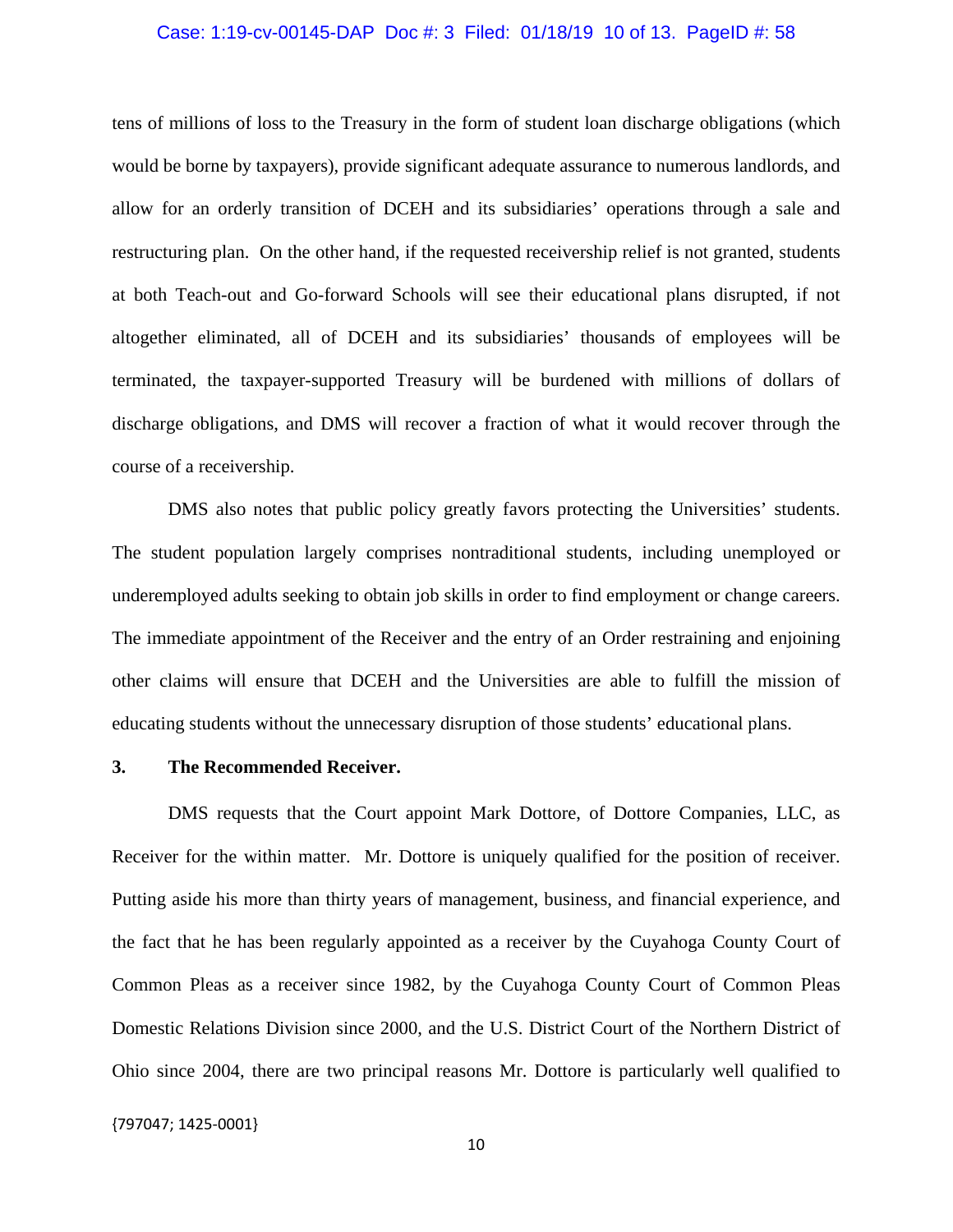#### Case: 1:19-cv-00145-DAP Doc #: 3 Filed: 01/18/19 11 of 13. PageID #: 59

serve as Receiver over the assets of SUO, DCEH, and the Universities. First, he has experience serving as a special master for a distressed university: Myers University. Myers was in dire financial straits in late 2007, and was on the verge of closing its doors, causing the costly and substantial disruption in the educational plans of the students, and placing hundreds of jobs and millions of dollars in governmental educational bonds at risk. The school's accreditation was also in jeopardy, leaving the credits earned by thousands of students potentially worthless. Mr. Dottore was appointed Special Master with the powers of a receiver in an effort to stabilize, then liquidate, the university. Working within the strict regulatory confines of a school of higher education, he was successful in securing a Title IV funding program, which he implemented along with immediate cost reductions. The restructured finances allowed the University to remain open and to continue serving its student population. Once the immediate risk of closure was past, Mr. Dottore identified transitional leadership and twelve possible suitors to buy the university, and then negotiated and oversaw a sale to the highest bidder, who had promised to maintain the integrity of the School's structure and mission. He also oversaw repayment to government bond and tax agencies, lenders, and creditors, with above-average recoveries of 82% of the total outstanding debt paid. Of particular importance was the fact that not only did students and staff continue business as usual with no disruption to credits or jobs, but that Mr. Dottore was successful in preserving the school's accreditation. The continued accreditation maximized the value of the school and, by proxy, allowed for an outstanding recovery for the school's creditors.

 The second reason Mr. Dottore is particularly and uniquely well qualified to serve as receiver in this matter is the fact that he has been serving as a consultant for DCEH and the Universities since October 9, 2018. He and his team were hired to: familiarize themselves with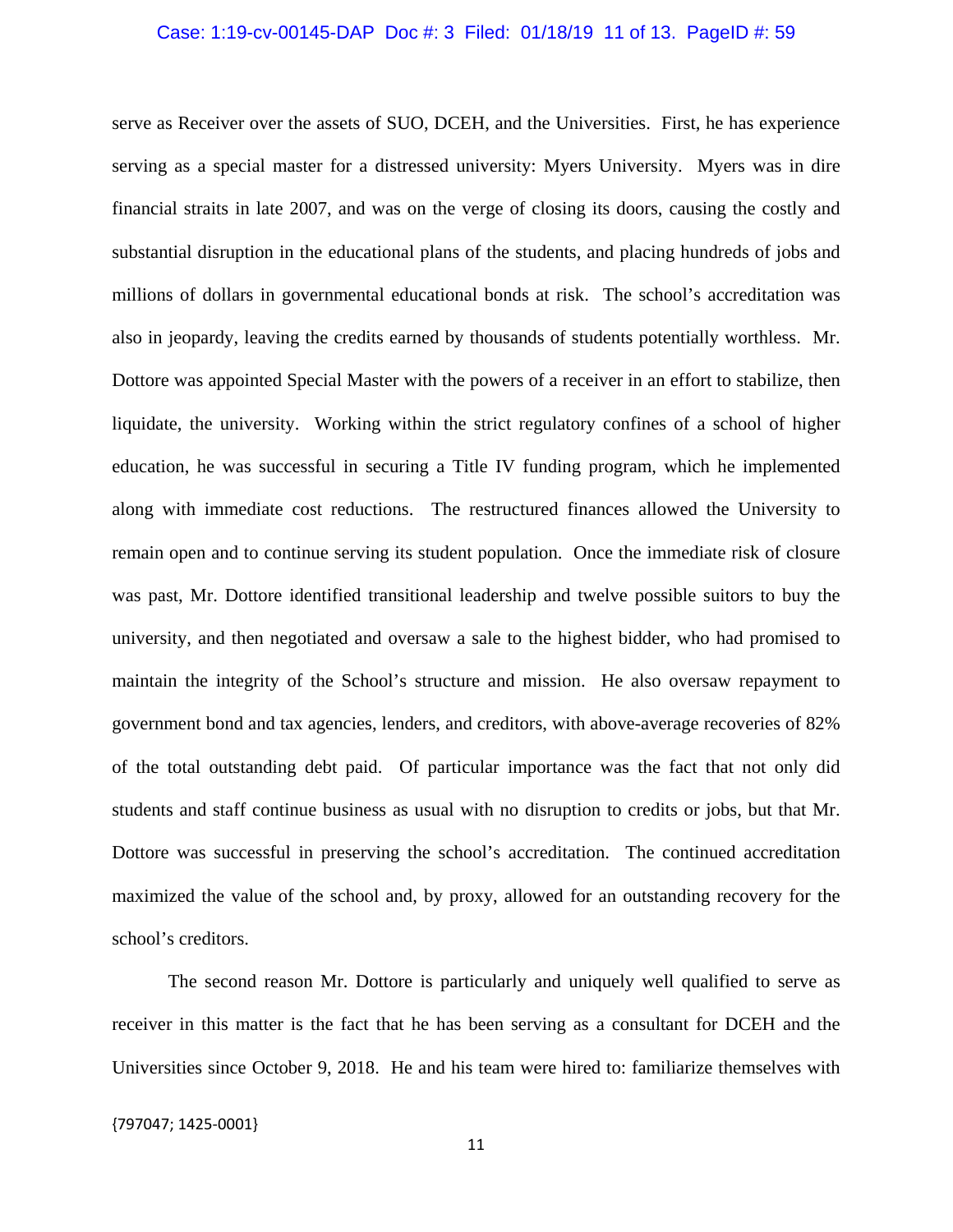## Case: 1:19-cv-00145-DAP Doc #: 3 Filed: 01/18/19 12 of 13. PageID #: 60

the business, operations, properties, financial condition, and prospects; develop and implement a financial strategic plan to market and sell certain assets or equity; develop and implement a closure plan; work with governmental and regulatory agencies as necessary; and, perform such other work as required to effectuate the closure of the company. As of late December 2018, Mr. Dottore had already provided more than 300 hours of his services, and his team provided more than 50 hours, since being retained. Mr. Dottore's work has provided meaningful benefits: he has identified and started negotiations with two potential suitors. As recently as December 12, 2017, Mr. Dottore, representatives of DCEH, and representatives of EGCC traveled to Washington D.C. to meet with the undersecretary of the US Department of Education and their staff to address the dire financial condition of DCEH and the Universities and their plan to restructure, including potential plans to seek the immediate appointment of a federal receiver to stabilize the assets and operations of DCEH and the Universities and continue with the proposed sale of all or substantially all of the Universities in a controlled setting all subject to approval by this Court.

 If this Court were to grant this Motion and appoint a receiver, DMS believes that Mr. Dottore, as Receiver, would save the receivership estate all of the time and expense of bringing the new person up to speed where time is of the essence to protect the interests of the students and preserve and safeguard the Universities until a controlled restructuring can be completed.

#### **CONCLUSION**

 Wherefore, and for the reasons set forth above, the immediate appointment of a receiver will serve to both protect thousands of students, spread across Ohio and the entire United States, as well as Plaintiff Digital Media Solutions and hundreds of other trade creditors. Only the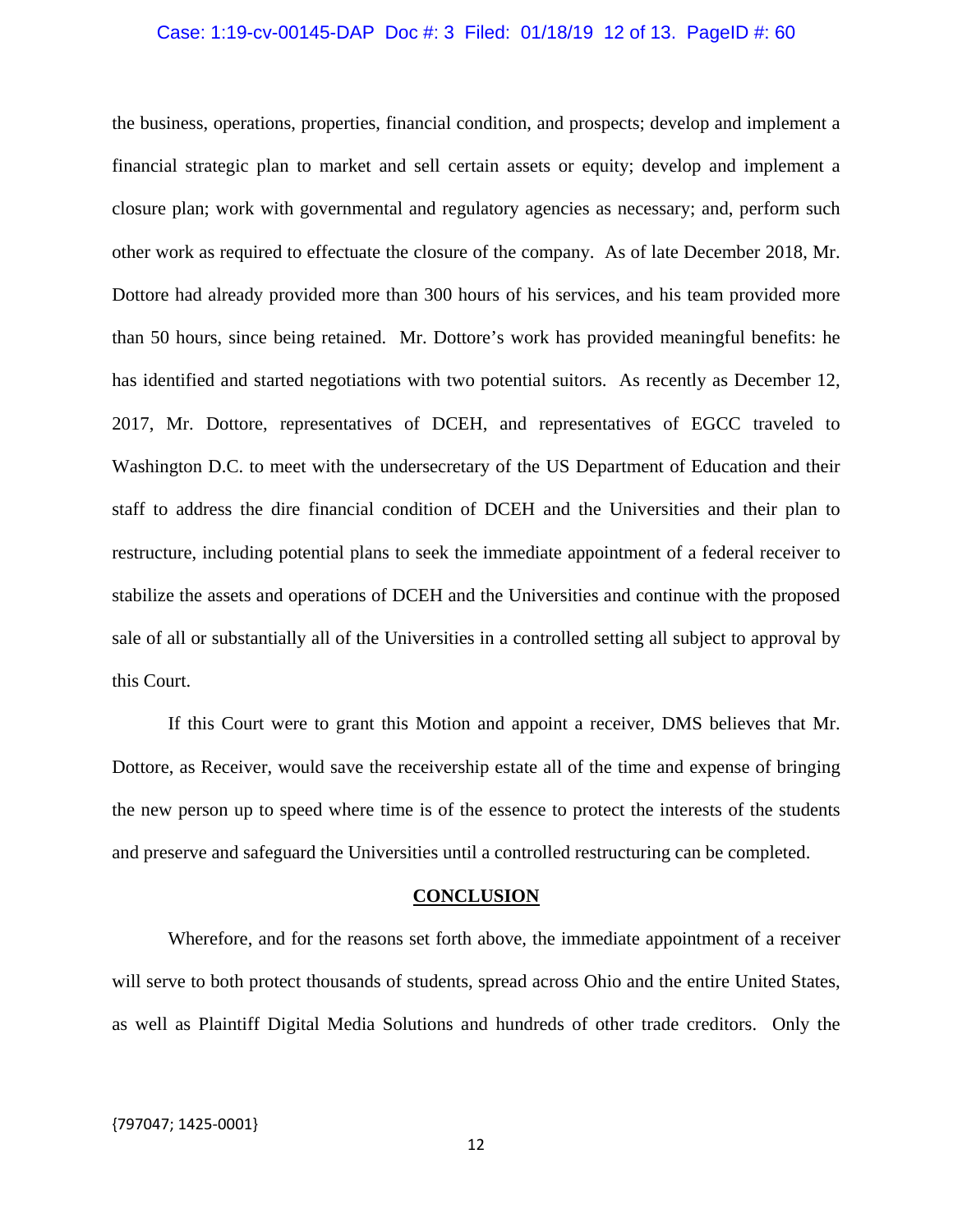## Case: 1:19-cv-00145-DAP Doc #: 3 Filed: 01/18/19 13 of 13. PageID #: 61

receivership structure will allow SUO's and the Universities' teach-outs to proceed to an orderly conclusion, while preserving the enterprise value.

 DMS therefore requests that this Court grant this motion, issue the requested preliminary injunction and temporary restraining order, and appoint a receiver to oversee SUO, DCEH and its subsidiaries, as set forth in the proposed Order (attached as Exhibit A).

Dated: January 18, 2019

Respectfully submitted,

*/s/ Audrey K. Bentz\_\_\_\_\_\_\_\_\_\_\_\_\_\_\_\_\_\_\_\_*  STEVEN G. JANIK (0021934) AUDREY K. BENTZ (0081361) JANIK L.L.P. 9200 South Hills Blvd., Suite 300 Cleveland, Ohio 44147 Phone: (440) 838-7600 \* Fax: (440) 838-7601 Email: Steven.Janik@janiklaw.com Audrey.Bentz@janiklaw.com

*Counsel for Plaintiff*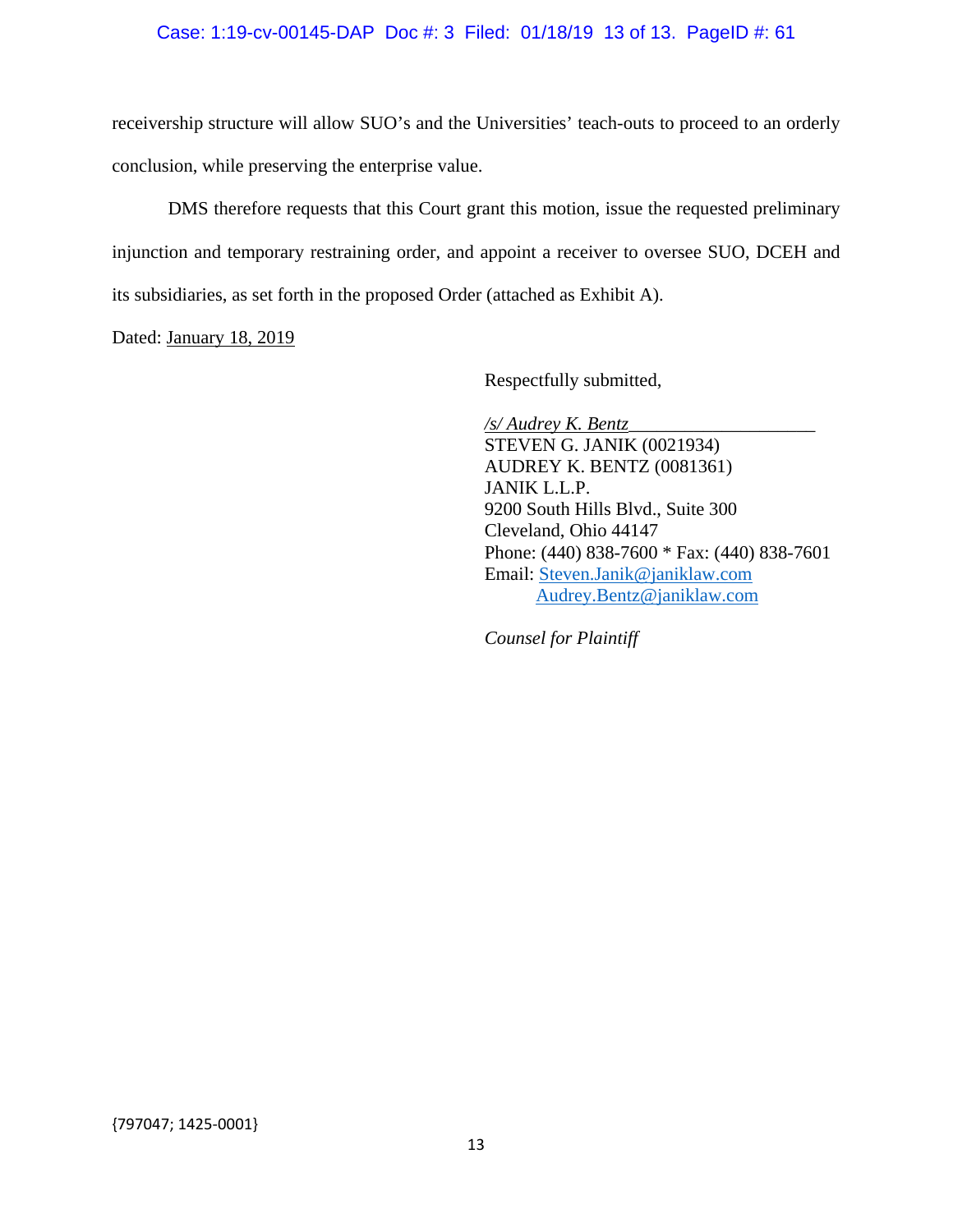# **UNITED STATES DISTRICT COURT NORTHERN DISTRICT OF OHIO EASTERN DIVISION**

| DIGITAL MEDIA SOLUTIONS, LLC,     | CASE NO. 1:19-cv-145 |
|-----------------------------------|----------------------|
| PLAINTIFF,                        | <b>JUDGE</b>         |
| V.                                |                      |
| SOUTH UNIVERSITY OF OHIO, LLC, et |                      |
| al.                               |                      |
| DEFENDANTS.                       |                      |

# **ORDER APPOINTING RECEIVER**

 This cause coming to be heard on the Emergency Motion for Appointment of Receiver *Ex Parte* (the "**Motion**") filed by Plaintiff Digital Media Solutions, LLC ("DMS").

The Court hereby finds that:

1. This Court has subject matter jurisdiction under U.S. CONST. art. III, § 2 and 28 U.S.C. § 1332. This Court exercises diversity because the parties are of complete diverse citizenship and the amount in controversy is in excess of \$75,000. The Court has ancillary jurisdiction of the request to appoint a receiver and for an injunction, because such relief is substantially related to the claims of the Plaintiff. See, *U.S. Bank Nat'l Assoc. v. Nesbitt Bellevue Props.,* 866 F.Supp.2d 247, 255 (S.D.N.Y. 2012) (appointing a receiver while exercising diversity subject matter jurisdiction as an ancillary remedy to protect the value of properties located in six states). Venue is proper in this Court under 28 U.S.C. § 1391(e)(1)(B) because a substantial part of the events giving rise to this action took place in this judicial district and a substantial part of the property that is the subject of the action is situated in this judicial district.

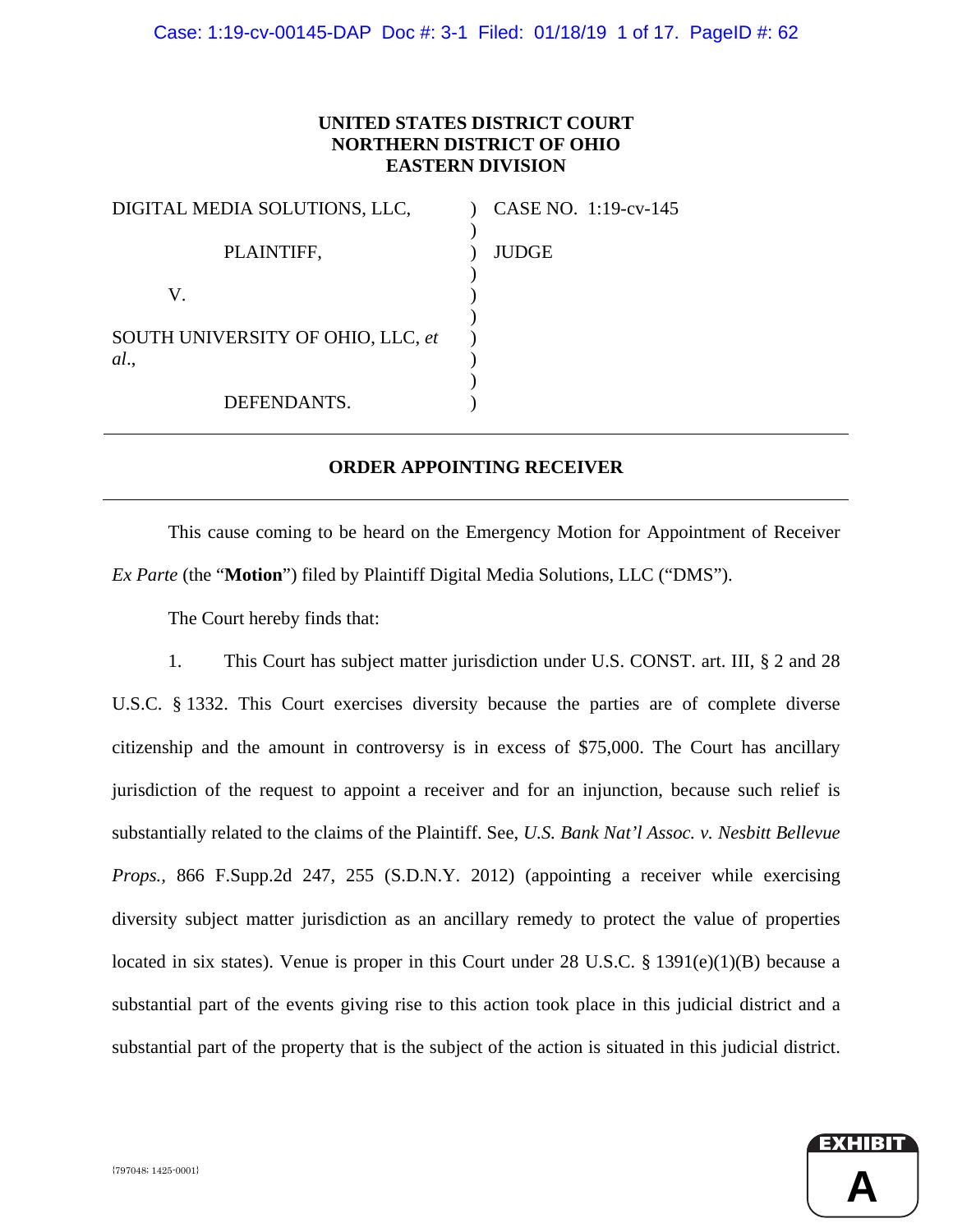## Case: 1:19-cv-00145-DAP Doc #: 3-1 Filed: 01/18/19 2 of 17. PageID #: 63

South Ohio currently employs approximately many Ohio residents and their Ohio institution has enrolled over 50 active students; and

2. Defendants South University of Ohio, LLC ("**South Ohio**") and Dream Center Educational Holdings LLC ("**DCEH"**) (collectively, "**Defendants**") are indebted to Plaintiff for a sum in excess of \$250,000; and

3. Defendants are also indebted to other secured, trade, and unsecured creditors for a sum in excess of \$100,000,000; and

4. Federal courts typically consider the following factors when determining whether to appoint a receiver: (1) the probability that fraudulent conduct has occurred or will occur to frustrate that claim; (2) imminent danger that property will be concealed, lost, or diminished in value; (3) inadequacy of legal remedies; (4) lack of a less drastic equitable remedy; and (5) likelihood that appointing a receiver will do more good than harm. See, *Consolidated Rail Corp. v. Fore River Ry.* 861 F.2d 322, 326-327 (1<sup>st</sup> Cir. 1988); *Mintzer v. Arthur Wright & Co.*, 263 F.2d 823, 826 (3d Cir. 1959); *Bookout v. Atlas Fin. Corp.*, 395 F. Supp. 1338, 1342 (N.D.. Ga 1974), *aff'd* 514 F.2d 757 (5<sup>th</sup> Cir. 1975); and

5. Based on an analysis of these factors, the Court finds that a receiver should be appointed because both the Plaintiff and the Defendants have demonstrated that (i) there is a significant sum due Plaintiff and other creditors; (ii) that there is imminent danger of damage to the stakeholders of the Defendants, which include the students that are enrolled in the Defendants' educational institutions (whether owned directly or through a limited liability company ownership interest) (the "**Institutions**"); (iii) the Plaintiffs' other legal remedies are not adequate to protect their interests and the interests of other stakeholders, including the interests of the students; (iv) a receiver will protect the interests of the Secured Lenders, the students, the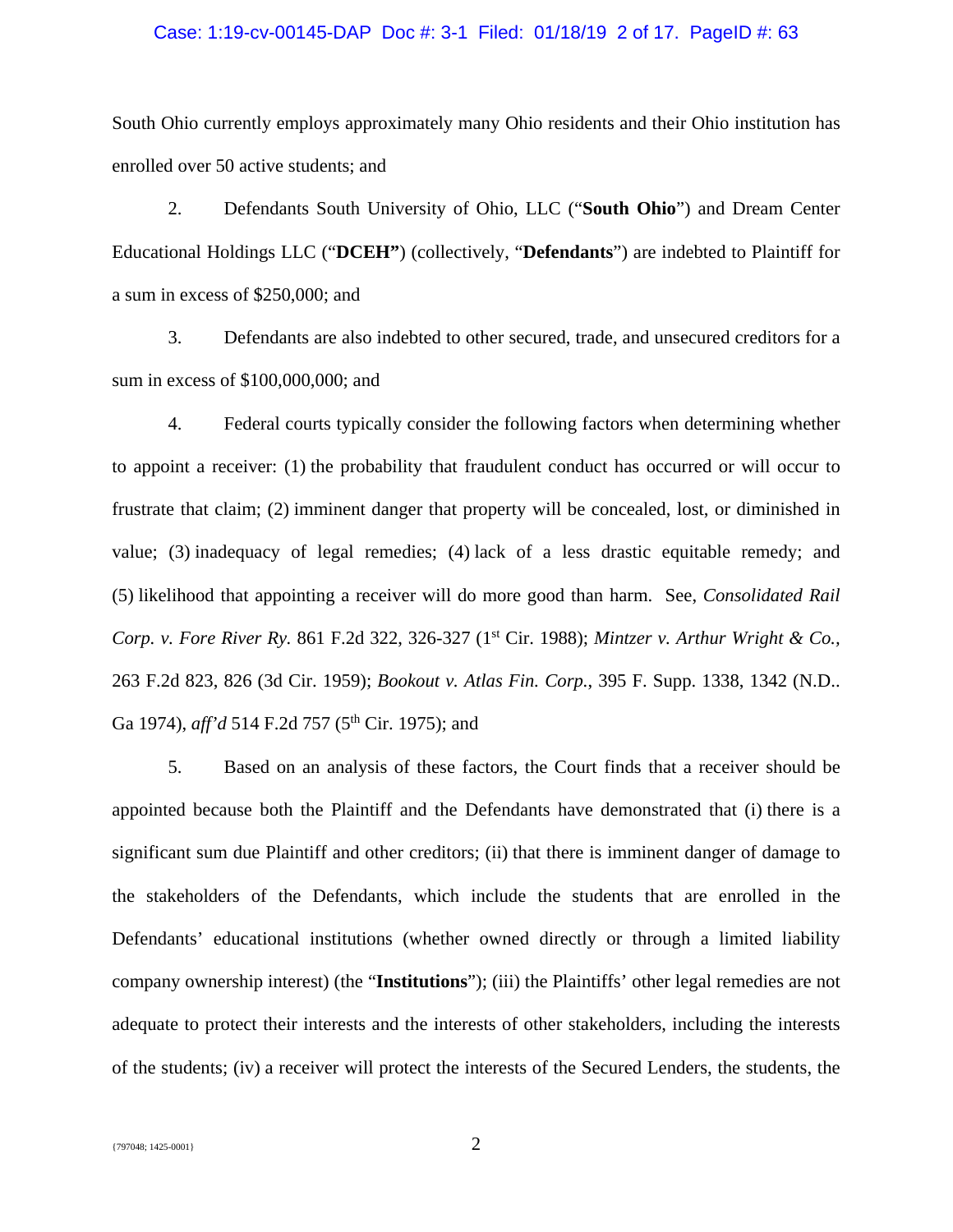#### Case: 1:19-cv-00145-DAP Doc #: 3-1 Filed: 01/18/19 3 of 17. PageID #: 64

Department of Education, the accrediting agencies and the other stakeholders; (v) there is no other adequate remedy available to the Plaintiffs and the Defendants because a bankruptcy filing is not reasonable or practical in the circumstances; and (vi) the appointment of a receiver is appropriate and necessary to preserve, manage and dispose of the assets in accordance with the Credit Documents and to prevent waste; and

6. Mark E. Dottore is (i) a resident of Ohio; (ii) a disinterested person; and (iii) an experienced and qualified receiver.

Accordingly, after due consideration and for good cause shown, pursuant to Rule 65 and Rule 66 of the Federal Rules of Civil Procedure, said Motion is hereby GRANTED.

# **NOW THEREFORE, IT IS HEREBY ORDERED, ADJUDGED AND DECREED THAT:**

1. Mark E. Dottore (the "**Receiver**"), whose business address is 2344 Canal Road, Cleveland, Ohio 44113, is hereby appointed the federal equity receiver, custodian and Liquidator for South University of Ohio LLC, Dream Center Education Holdings LLC, The DC Art Institute of Raleigh-Durham LLC, The DC Art Institute of Charlotte LLC, DC Art Institute of Charleston LLC, DC Art Institute of Washington LLC, The Art Institute of Tennessee – Nashville LLC, AiTN Restaurant LLC, The Art Institute of Colorado LLC, DC Art Institute of Phoenix LLC, The Art Institute of Portland LLC, The Art Institute of Seattle LLC, The Art Institute of Pittsburgh, DC LLC, The Art Institute of Philadelphia, DC, LLC, DC Art Institute of Fort Lauderdale LLC, The Illinois Institute of Art LLC, The Art Institute of Michigan LLC, The Illinois Institute of Art at Schaumberg LLC, DC Art Institute of Phoenix, LLC and its direct subsidiaries the Art Institute of Las Vegas LLC, the Art Institute of Indianapolis, LLC, and AiIN Restaurant LLC; Dream Center Argosy University of California LLC and its direct subsidiaries,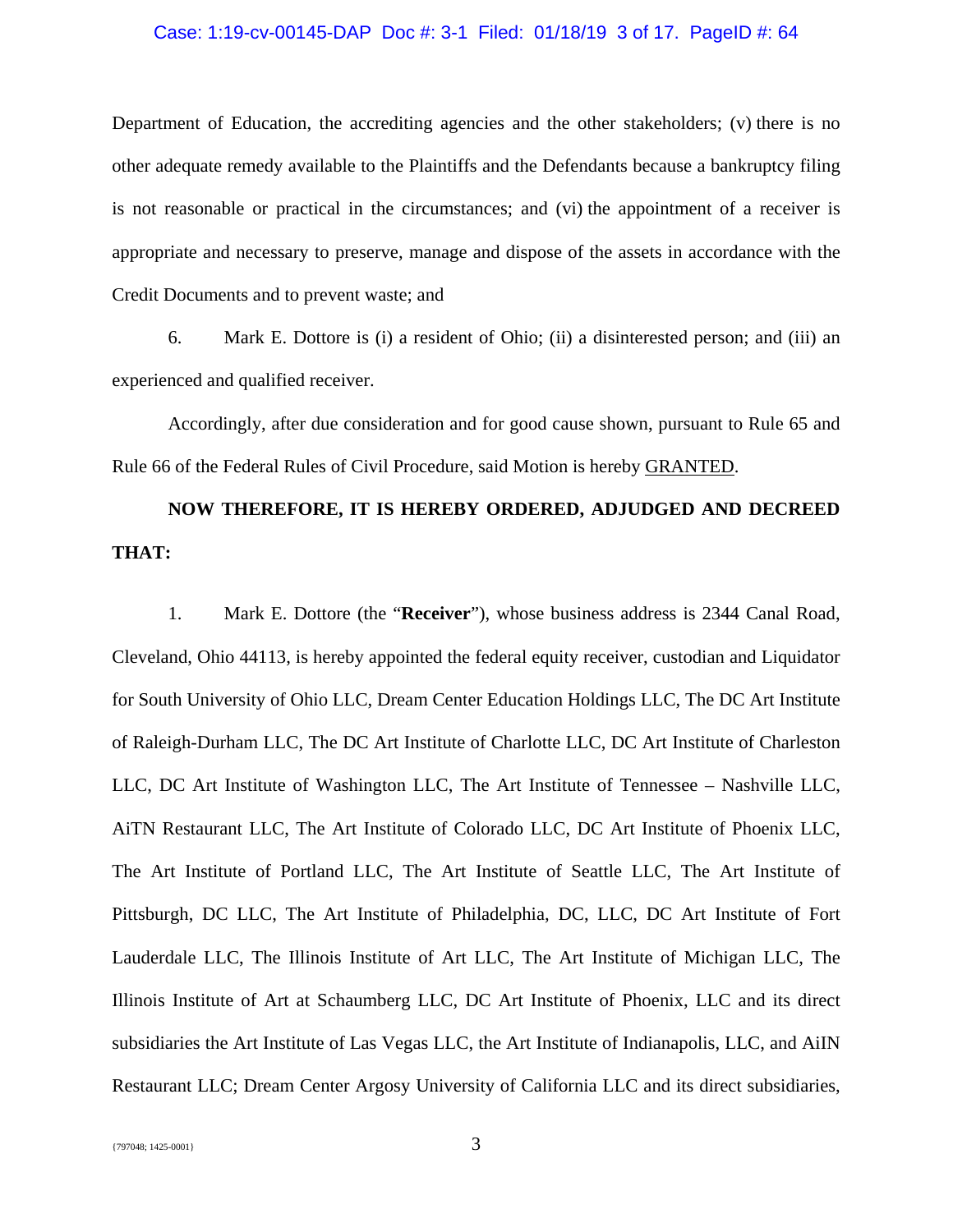## Case: 1:19-cv-00145-DAP Doc #: 3-1 Filed: 01/18/19 4 of 17. PageID #: 65

Argosy Education Group LLC and AU Student Funding, LLC; Dream Center Education Management LLC; and, South University of Michigan LLC (the "**Receivership Entities**"), effective upon the Receiver's posting of the bond as required below and taking the oath required by law. The Receiver is hereby authorized to take possession and control of all of the real and personal property arising out of, or pertaining to the Receivership Entities, including but not limited to, any and all cash and cash deposits, receivables and accounts receivable, obligations or commitments owed by any person or entity, including the United States Department of Education, equipment, furniture, fixtures and deposit accounts held by third parties, the general intangibles, any real property (the "**Real Property**"), any and all tax attributes, and all other assets of whatever kind or nature belonging to the Receivership Entities and the Receiver shall have all authority and power of a receiver under 28 U.S.C. §§ 754, 959 and 1692, Rule 66 of the Federal Rules of Civil Procedure and Rule 66.1(d) of the Local Rules for the United States District Court for the Northern District of Ohio, this Court's inherent powers, and Ohio laws where applicable (the "**Receivership Authorities**"), and as ordered further by this Court. (Hereinafter, all of the assets described in this paragraph shall be referred to as the "**Receivership Property**").

2. The Receiver shall take immediate possession, control, management, operation and charge of the Receivership Entities and its Receivership Property and maintain all such entities and property in a Receivership Estate. This Court hereby vests the Receiver with authority and jurisdiction over the Receivership Estate and the Receivership Property to the maximum extent permitted by the Receivership Authorities, and hereby empowers and permits the Receiver to take any and all actions necessary and proper to carry out the express provisions of this Order, including but not limited to the following powers and duties: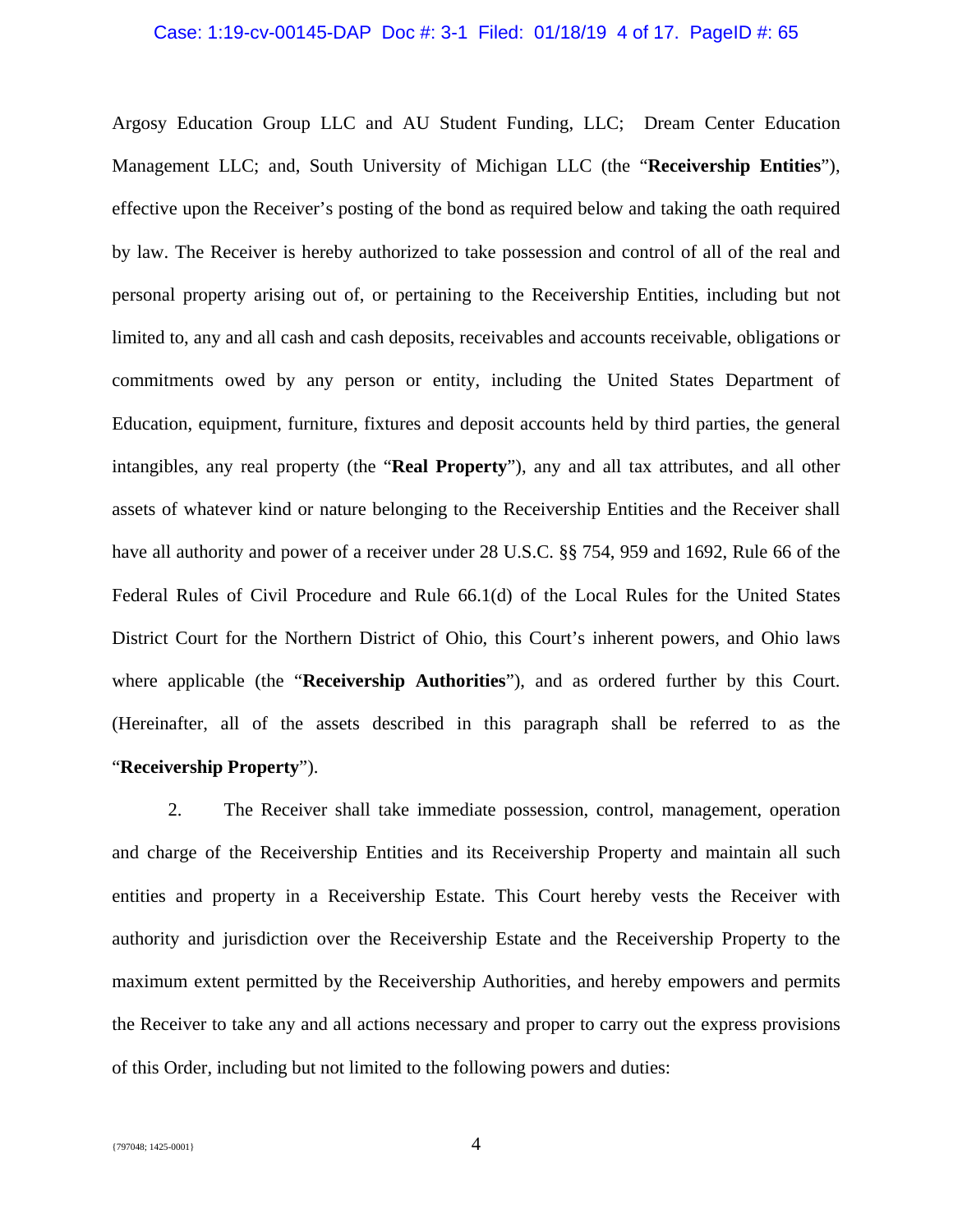a. The Receiver shall take immediate possession, control, management and charge of the Receivership Entities' accounting books and records of whatever nature and wherever located, in the possession of the Receivership Entities or any other person or Entities, including all information regarding the assets, liabilities, equity, income and expenses of the Receivership Entities. The Receiver shall take immediate possession, control, management and charge of all of the Receivership Entities's financial statements, ledgers and journals, balance sheets, trial balances, statements of cash flows, income statements, statements of retained earnings, accounting journals and books of original entry, including but not to (i) accounts receivable agings, rent rolls, and any other documentation which indicate the amounts owing from lessees and other debtors of the Receivership Entities on accounts receivable and from whom such amounts are or were owing and when any amounts were collected and deposited; (ii) fixed asset ledgers, schedules, records, documentation and/or appraisals of the Receivership Entities's equipment, motor vehicles, boats and their engines, accessories, furniture inventory, furnishings, and supplies; (iii) inventory listings or other detail; (iv) all information and documentation which relates or pertains to any checking, saving, banking and money management accounts of any kind or nature belonging to the Receivership Entities, or into which any proceeds of the collection or sale of any asset of the Property have been deposited; (v) all accounts payable documentation and information and all correspondence or written documents regarding negotiations with current accounts or proposed accounts; (vi) all information of whatever type or nature, regarding the payroll and benefits of the employees of the Receivership Entities, including wage or salary information, medical insurance information, child support payments or other employee deductions withheld or to be withheld, and all information regarding withholding taxes whether federal, state, or local and any information regarding any and all of the employer matching obligations or the employer payroll tax obligations; (vii) all information and documentation of any asset transfers by the Receivership Entities any time in the past; (viii) all information and documentation regarding the federal, state and local tax liabilities and tax attributes of the Receivership Entities, including any and all federal, state and local tax returns filed or unfiled, and any documents generated during the planning of any construction project, including the Real Property, and the preparation and filing of tax returns for the Receivership Entities; (ix) all contracts and leases pertaining to the Property and/or to which Receivership Entities are a party; (x) all information and documentation of any other financial transaction or interest in and any asset of the Receivership Entities which may be necessary or pertinent to the Receiver's operation and management of the Receivership Entities's assets; and (xi) any documentation that relates or pertains to the Receivership Entities and is kept in the ordinary course of their business in connection with the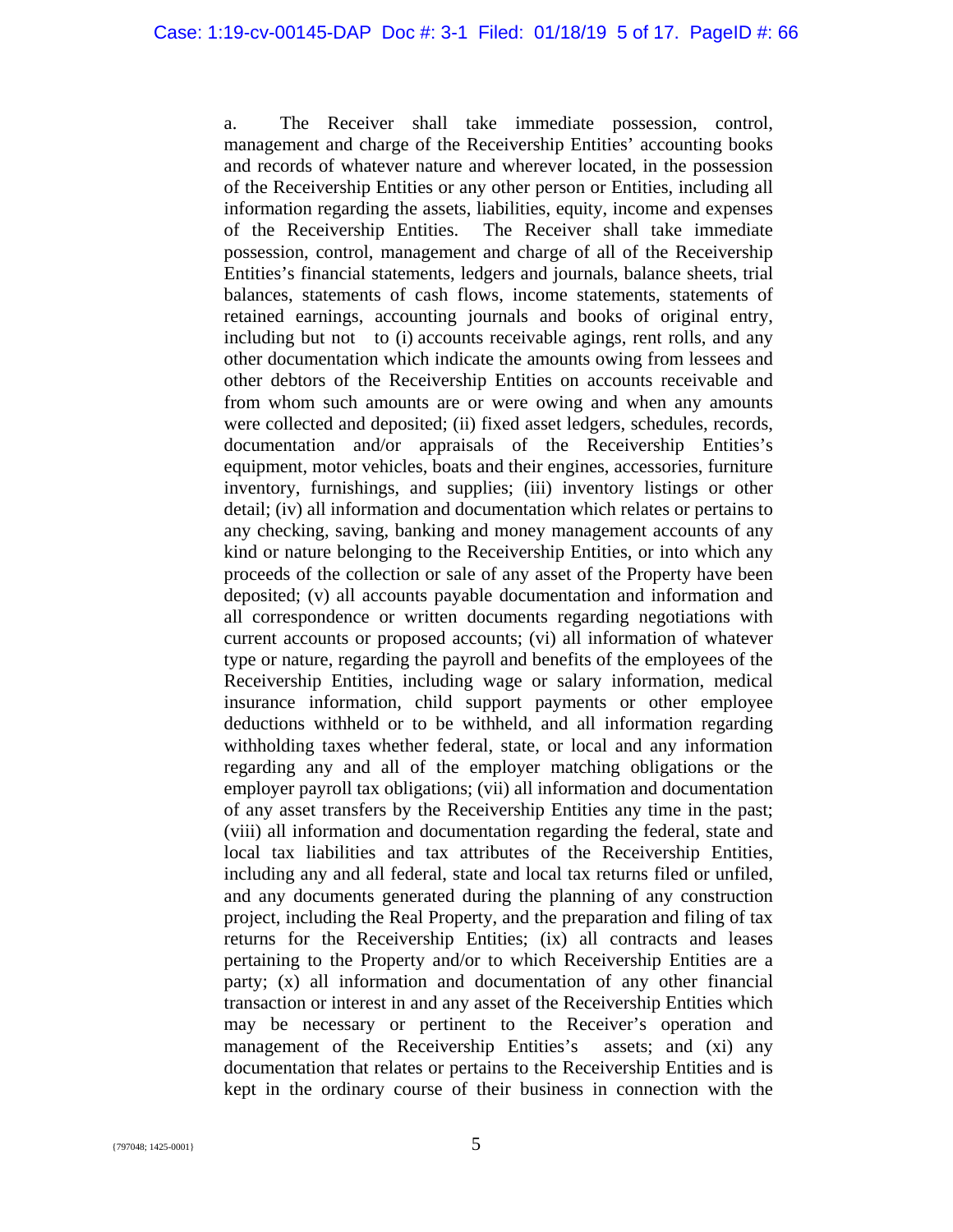record-keeping or accounting. The information described in this subparagraph shall hereinafter be referred to as the "**Books and Records**."

b. The Receiver shall take immediate possession, control, management and charge of the Property, including all assets and property appertaining thereto consisting of all personal property, real property (including leasehold interests), all cash or cash equivalents including, but not limited to, rights, title and interest in and to all bank accounts, all accounts and notes receivable, all inventory of any type or nature, all furniture, fixtures, equipment, computers (hardware and software), and all general intangibles, including, but not limited to, all licenses and liquor licenses applied for, owned or utilized by the Receivership Entities, rights in leases, rights to proceeds from any insurance or sales of equipment or other asset, all choses in action and causes of action, including avoidance actions for transfers of any of the assets of the Receivership Entities for less than equivalent value against the transferees of those assets, and any other asset or interest owned by the Receivership Entities or in which the Receivership Entities asserts an interest which has any value which pertains to the Property, and the Books and Records and the Property are hereby placed in custodia legis and are subject to the exclusive jurisdiction of this Court. Receiver shall not be charged with the responsibility to take possession of any real estate or other assets which had or have existing hazardous or toxic contamination nor shall the Receiver be required to take possession of any hazardous or toxic materials owned or used by the Receivership Entities. Should the Receiver elect to take possession of, or exercise his dominion and control over, any real estate, hazardous or toxic materials, pollutants or contaminants, he shall do so in his capacity as Receiver for the Property.

c. The Receiver shall have the authority to operate and manage the Receivership Entities and the Property as he deems prudent in his sole discretion throughout the litigation, subject to further order of this Court. The Receiver shall preserve and care for any and all of the Property and utilize any and all of the Property to preserve and maximize the value of the Property.

d. The Receiver shall secure the business premises, business equipment, data and documents; take control of all means of communication with students, investors, secured and unsecured lenders, landlords, vendors, agents and others doing business with the Receivership Entities (the "**Business**"). The Receiver shall have the authority to communicate and negotiate with and enter into agreements with the Department of Education regarding the "teach-out" or any other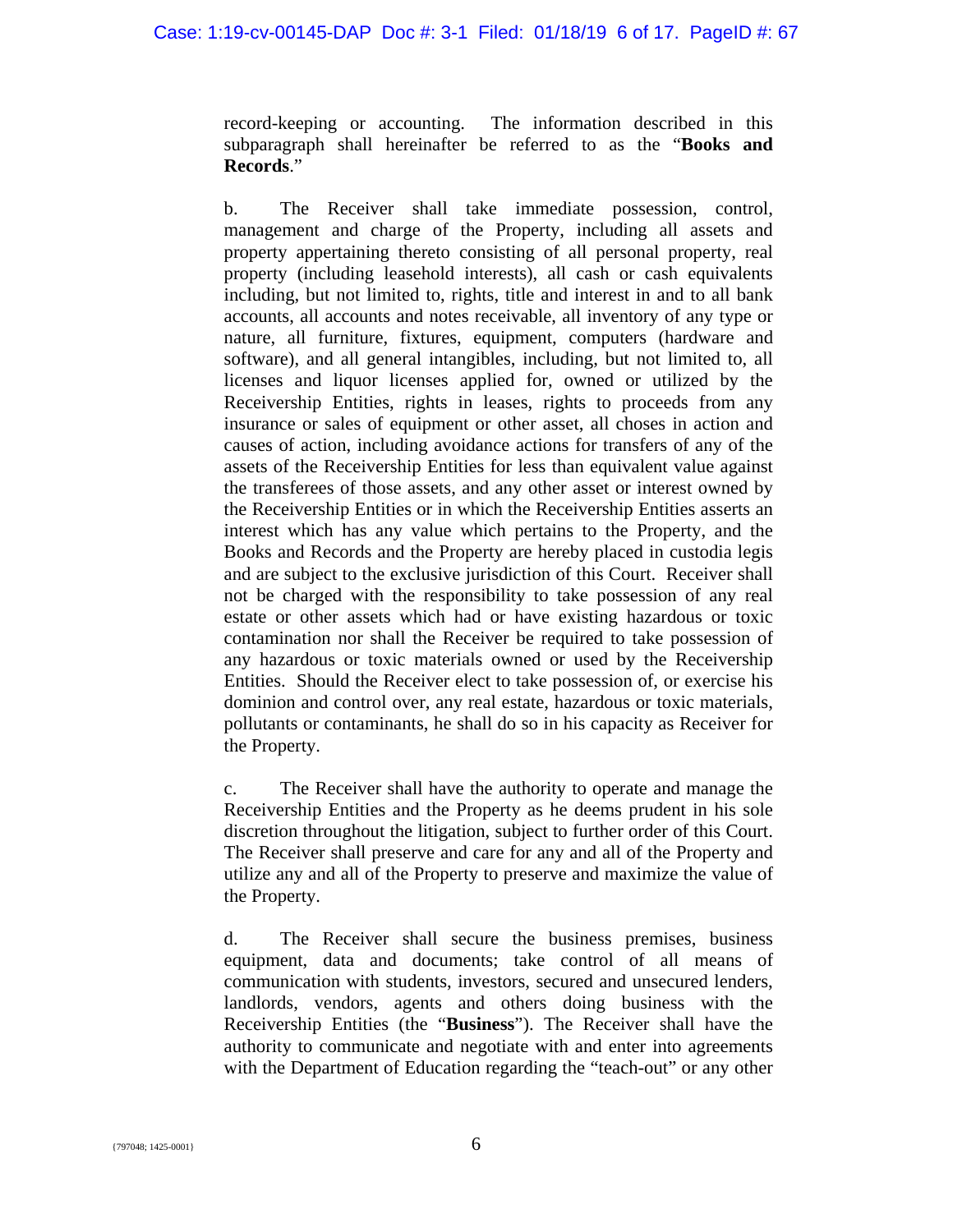issue. The Receiver shall have the authority to take all reasonable and necessary steps to wind-down and liquidate the business operations.

e. The Receiver shall have the authority, responsibility and duty to review the participation of the directors, officers or managers of any entity whose stock shares or membership interest he holds and based upon his business judgment, to remove any director, officer or manager and nominate and elect any replacement director, officer or manager. However, the Receiver shall not remove any officer or director without seeking and obtaining leave of Court. The Receiver is hereby authorized to take any action, execute any document and do those things necessary to transfer a stock interest to himself, or accept admission as a member of any limited liability entity.

f. The Receiver shall succeed to management of each of the Receivership Entities, to be the sole and exclusive managing member, representative, custodian, and, its Liquidator, as that term is described in each entity's Operating Agreement, with the sole and exclusive power and authority to manage and direct the business and financial affairs of the Receivership Entities and its liquidation and wind-down, including without limitation, the authority to petition for protection under the Bankruptcy Code, 11 U.S.C. §§ 101 et. seq. (the "**Bankruptcy Code**") for the Receivership Entities and in connection therewith be and be deemed a debtor in possession for the Receivership Entities in proceedings under the Bankruptcy Code, and prosecute such adversary proceedings and other matters as may be permitted under the Code and/or applicable law.

g. The Receiver may, without seeking further authorization from this Court, file voluntary petitions for relief under title 11 of the United States Code (the "**Bankruptcy Code**") for each of the Defendants and for any entity whose membership interests are held in whole or in part by Dream Holdings. If any of Defendants, or any of the entities whose membership interests are held in whole or in part by Dream Holdings are placed in bankruptcy proceedings, the Receiver may become the management of any debtor in possession or may be appointed as the trustee of the debtor, and is thus empowered to operate each of those debtor entities as a debtor in possession. In such a situation, the Receiver shall have all of the powers and duties as provided a debtor in possession under the Bankruptcy Code to the exclusion of any other person or entity. Pursuant to Paragraph 2(e) above, the Receiver is vested with management authority for the Defendants and all entities whose membership interests are held in whole or in part by Dream Holdings and may therefore file and manage a Chapter 11 petition. *See, In re Bayou Group, LLC*, 564 F.3d 541, 548-49 (2nd Cir. 2009).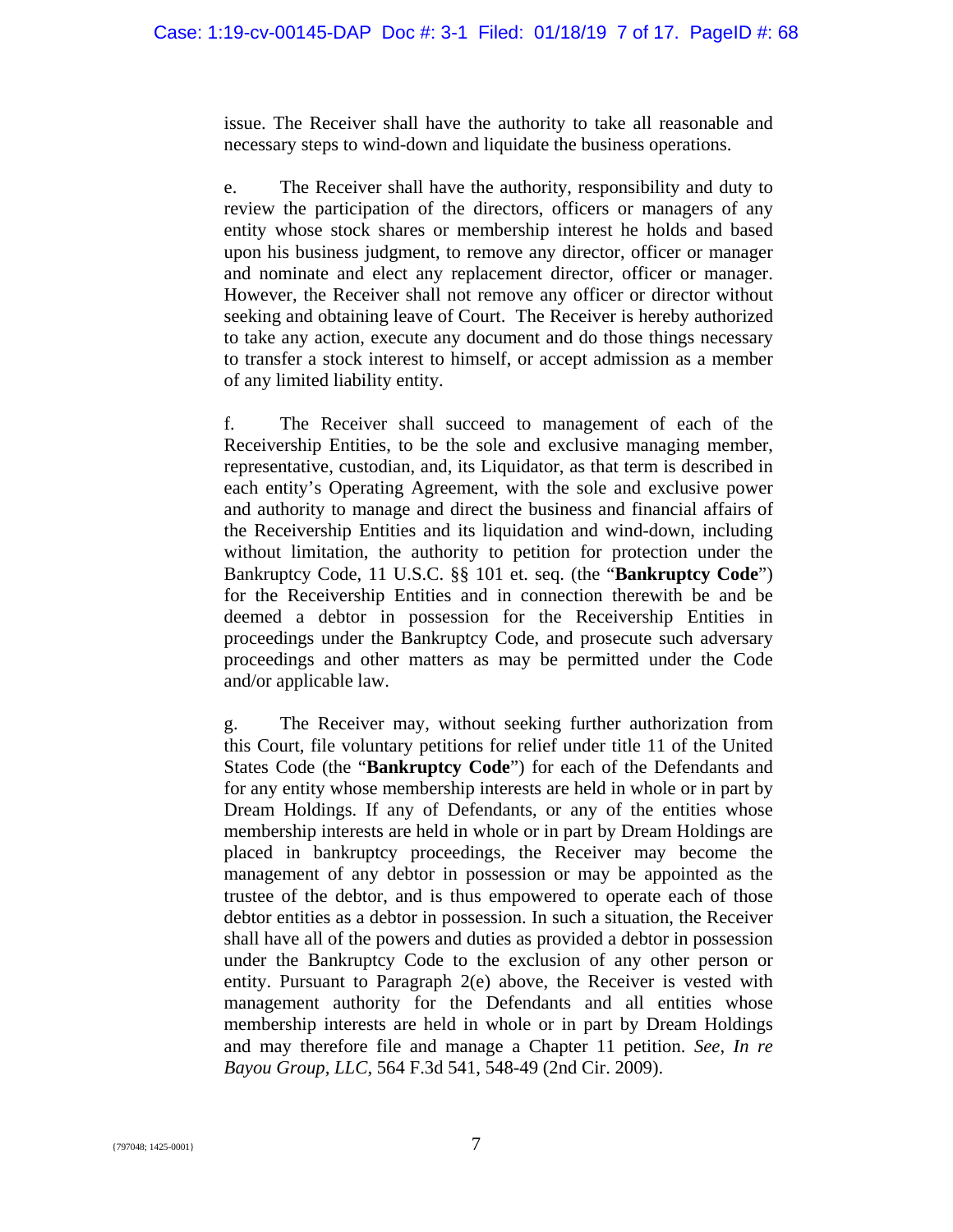h. The Receiver shall, in his own business judgment, determine whether to file a plan for liquidation and distribution of the Property, and if the Receiver shall so determine, then in conjunction with and in consultation with, the Receivership Entities' secured and general creditors, the Receiver shall submit such a plan to this Court for approval.

i. The Receiver shall immediately implement the use of any state or federal historic tax credits (the "**Tax Credits**") that may be available to the Receivership Entities and take all necessary actions to preserve the value and prevent the waste of the Tax Credits.

j. The Receiver is authorized to collect all profits, rents, receivables and revenues of any nature whatsoever generated from the Property and/or the business operations of the Property and to pay all necessary expenses relating to said operations, including his fees and the fees of his attorneys, accountants and other professionals, as he deems prudent in his sole discretion, from funds in his possession, whether such funds are derived from the operation or the sale of the Property.

k. The Receiver shall have the authority without further order of this Court to maintain or purchase insurance from any agent or carrier, of any type reasonably necessary or desirable, on all the Property, subject to maintaining adequate coverage appropriately and naming appropriate loss payees as any properly perfected security interests provide within the corresponding security agreement.

l. The Receiver is authorized to establish or maintain one or more bank accounts in the Receiver's name for its operations as Receiver in this matter at any federally insured bank as reasonably needed to engage in business operations on behalf of the Property. The Receiver shall keep a true and accurate account of any and all receipts and disbursements which the Receiver shall receive or make as Receiver in the course of the operation of the Property.

m. The Receiver is hereby authorized to negotiate, enter into and execute leases of any portion or part of the premises of the Real Property at rental rates and for terms of years consistent with those that the market will bear, which he, in his business judgment concludes are in the best interest of the creditors of the Receivership Estate.

n. The Receiver is authorized to negotiate and effect an orderly sale, transfer, use or assignment of all or a portion of any of the Property in or outside of the ordinary course of business of the Receivership Entities and, from the proceeds thereof, to pay the secured and unsecured indebtedness of the Property, including the Real Property. Payments to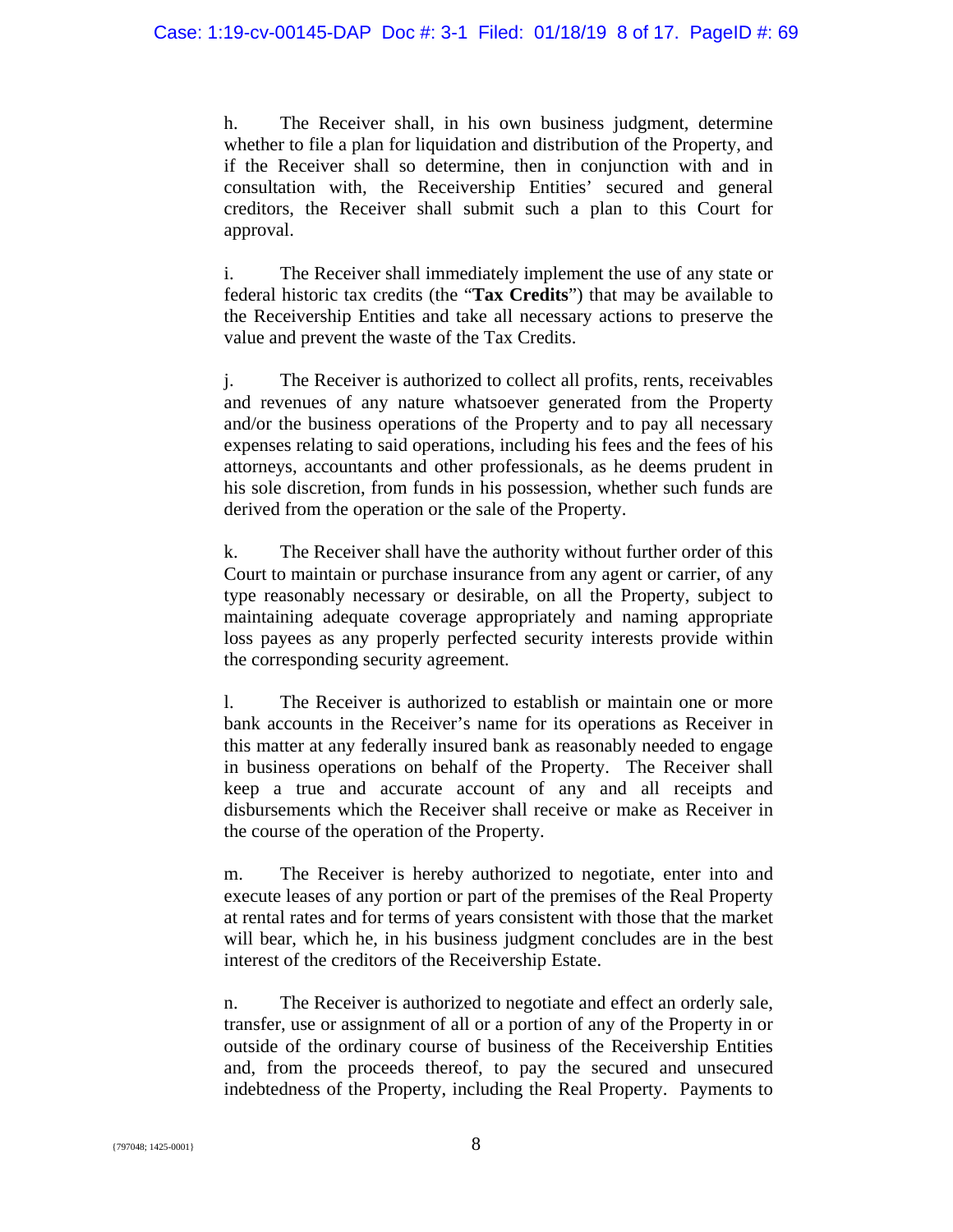creditors by the Receiver shall include trade indebtedness which arises during the course of the Receiver's operation of the Property, which shall be paid first from the sale proceeds, together with the fees and expenses of the Receiver and his attorneys, accountants and other professionals. The Receiver is authorized to conduct such a sale of the Property in any manner which he, in his good faith and reasonable discretion, believes will maximize the proceeds received from the sale.

o. The Receiver is authorized to institute, prosecute, or intervene in any lawsuit or summary proceeding against any other person(s) or entity(ies) to preserve and/or maximize the value of the Property or to obtain possession of any of the Property unlawfully in the possession of third parties.

p. The Receiver is authorized but not required to defend actions against the Property or the Receivership Entities and may incur expenses to defend such actions to the extent that he believes, in his sole discretion, it will protect and preserve the Property.

q. The Receiver is authorized to perform pursuant to the terms of any existing contracts executed by the Receivership Entities in connection with the Property to the extent that the Receiver determines, in his sole discretion, that such performance will preserve and maximize the value of the Property. The Receiver may reject contracts not deemed to be in the interest of creditors of the estate, and the holder of any contract so rejected shall be allowed a claim as an unsecured creditor of the Property, said claim to be calculated consistent with the law.

r. The Receiver is authorized to employ any assistants, servants, agents, tax accountants, financial accountants, attorneys, or other persons deemed necessary or desirable to assist the Receiver in diligently executing the duties imposed upon the Receiver by this Order and pursuant to the Receivership Authorities.

s. The Receiver is authorized to repair the Property, and/or its fixtures and appurtenances as needed. Such repairs shall be made at the time and in the way that the Receiver, in his sole discretion, deems reasonable and necessary in the circumstances. Such repairs and construction include the time and expense of relocating tenants or caring for tenants while their suites are under construction.

t. Any person or entity, other than the Receiver, is barred from placing any of the Receivership Entities in bankruptcy proceedings.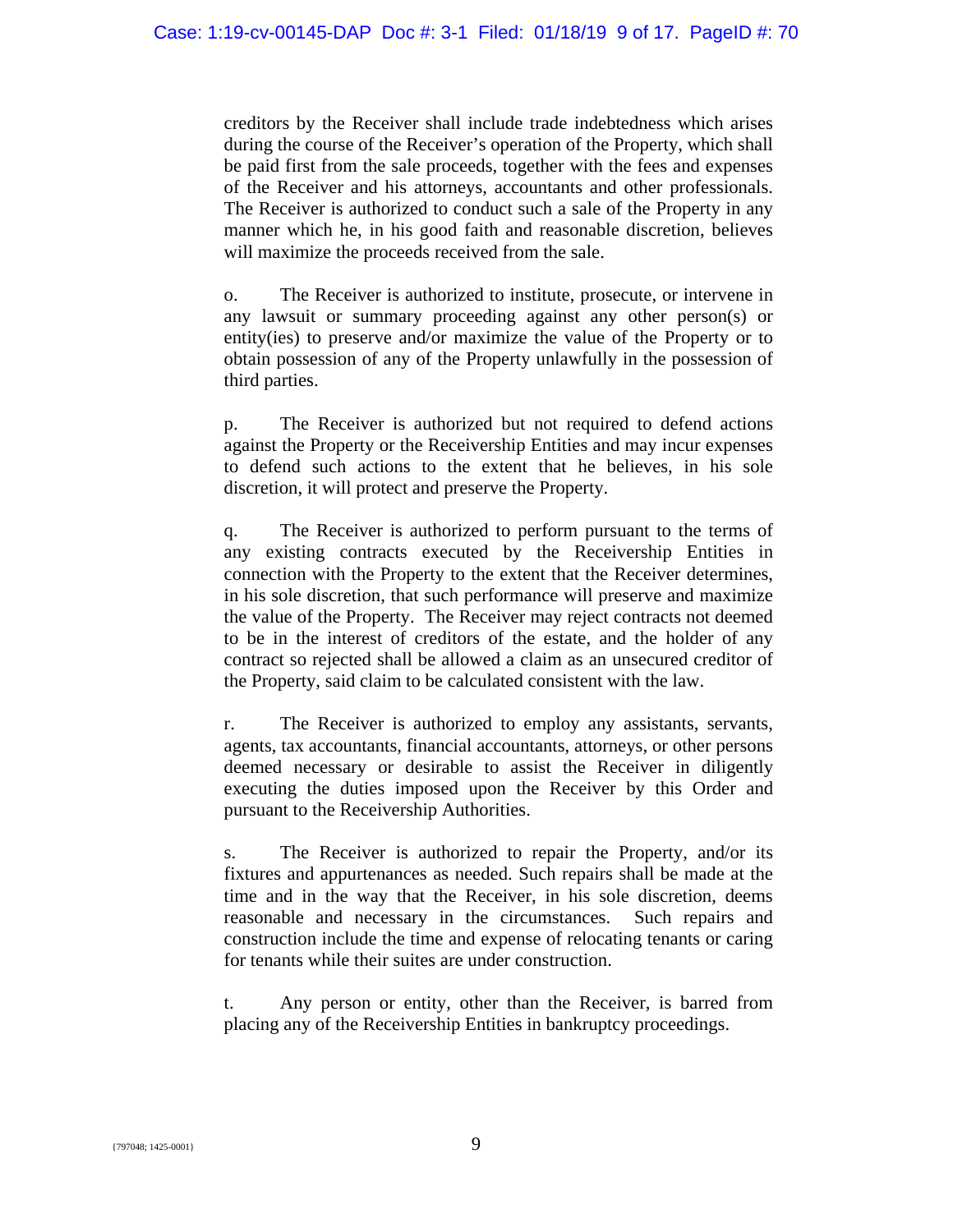## Case: 1:19-cv-00145-DAP Doc #: 3-1 Filed: 01/18/19 10 of 17. PageID #: 71

3. Notwithstanding the foregoing, the Receiver and the Receivership Estate shall not be liable for the payment of taxes, assessments or utility charges pre-dating the date of this Order. Any individual or entity receiving a copy of this Order is hereby enjoined and restrained from discontinuing service to the Receiver or the Receivership Estate based upon the nonpayment of such taxes or utilities prior to the date of this Order and from attempting to collect taxes and utility charges from the Receiver pre-dating the date of this Order.

4. No provision of this Order shall be deemed by any federal, state, or local governmental agency, or accrediting agency, as having triggered a substantive change of ownership or control requiring the approval of such agency; further, the actions taken by the Receiver during the course of the receivership shall not be taken into account by any such agency in any future determination of whether the Receiver is qualified to hold the stock or membership interest of, or serve in any capacity with, an institution approved or regulated by that agency.

5. The Receiver shall not be deemed, nor or at any point in the future, to exercise, or have exercised, "substantial control" as that term is defined in 20 U.S.C. § 1099c and 34 C.F.R. § 668.174, over the Receivership Entities, the Business, the Receivership Estate, or the Receivership Property based upon the Receiver's appointment by this Court or subsequent involvement in the operation and management of the Business and the Receivership Property.

6. The Receiver may obtain unsecured credit and incur unsecured debt in the ordinary course of business of this title and said unsecured debt shall be a lien shall be a charge upon all property of whatsoever kind or nature in the Receivership Estate and the lien shall extend to all proceeds of or arising from the Receivership Property or any other property in the Receivership Estate, including all after-acquired property which but for the date of the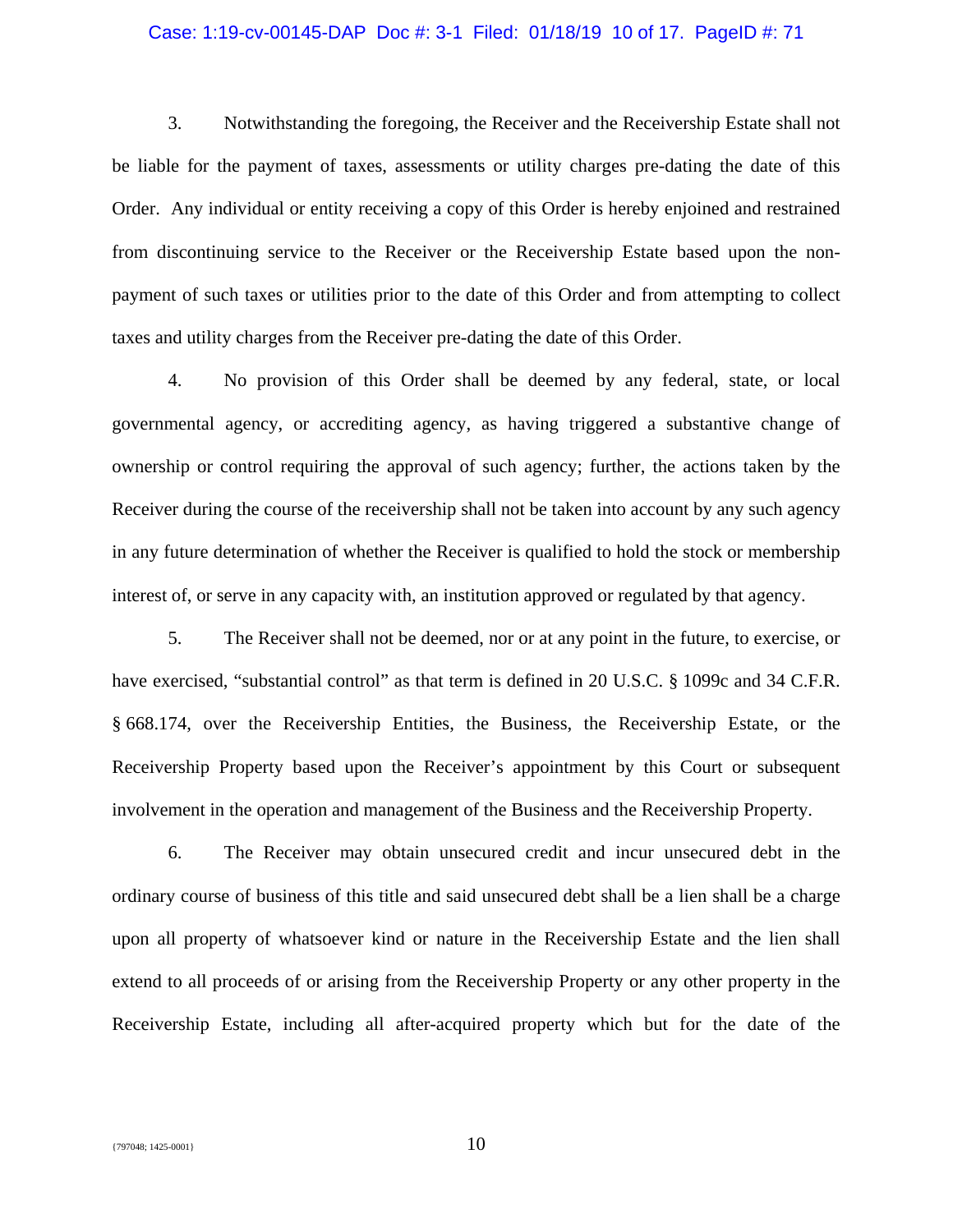## Case: 1:19-cv-00145-DAP Doc #: 3-1 Filed: 01/18/19 11 of 17. PageID #: 72

acquisition would have been Receivership Property in the Receivership Estate, second in priority to the Receiver's lien for fees and expenses set forth in Paragraph 25 of this Order.

7. If the Receiver is unable to obtain unsecured credit consistent with the terms and conditions set forth in Paragraph 8 above, this Court, after notice and a hearing, may authorize the obtaining of credit or the incurring of debt on such other terms and conditions as are equitable in the circumstances, including the granting of a lien secured by property of the Receivership Estate that is not otherwise subject to a lien or secured by a junior lien on property of the estate that is subject to a lien. The Court, after notice and a hearing, may authorize the obtaining of credit or the incurring of debt secured by a senior or equal lien on property of the estate that is subject to a lien only if it is equitable in the circumstances and only if the holder of any lien on property receives adequate protection.

8. The reversal or modification on appeal of an authorization given to the Receiver to obtain credit or incur debt, or of a grant by this Court of a priority or a lien, does not affect the validity of any debt so incurred, or any priority or lien so granted, to an entity that extended such credit in good faith, whether or not such entity knew of the pendency of the appeal, unless such authorization and the incurring of such debt, or the granting of such priority or lien, were stayed pending appeal.

9. The Receivership Entities and any persons, firms or entities acting under the direction of such Receivership Entities, and any third parties, persons, firms or entities, shall, upon presentation of a copy of this Order, identify the location of and deliver to the Receiver, any and all receivership property, both the Books and Records and the Property, in the possession or under the control of such parties; and all persons are enjoined and restrained: (a) from payment of any amounts owing to the Receivership Entities relating to the Property to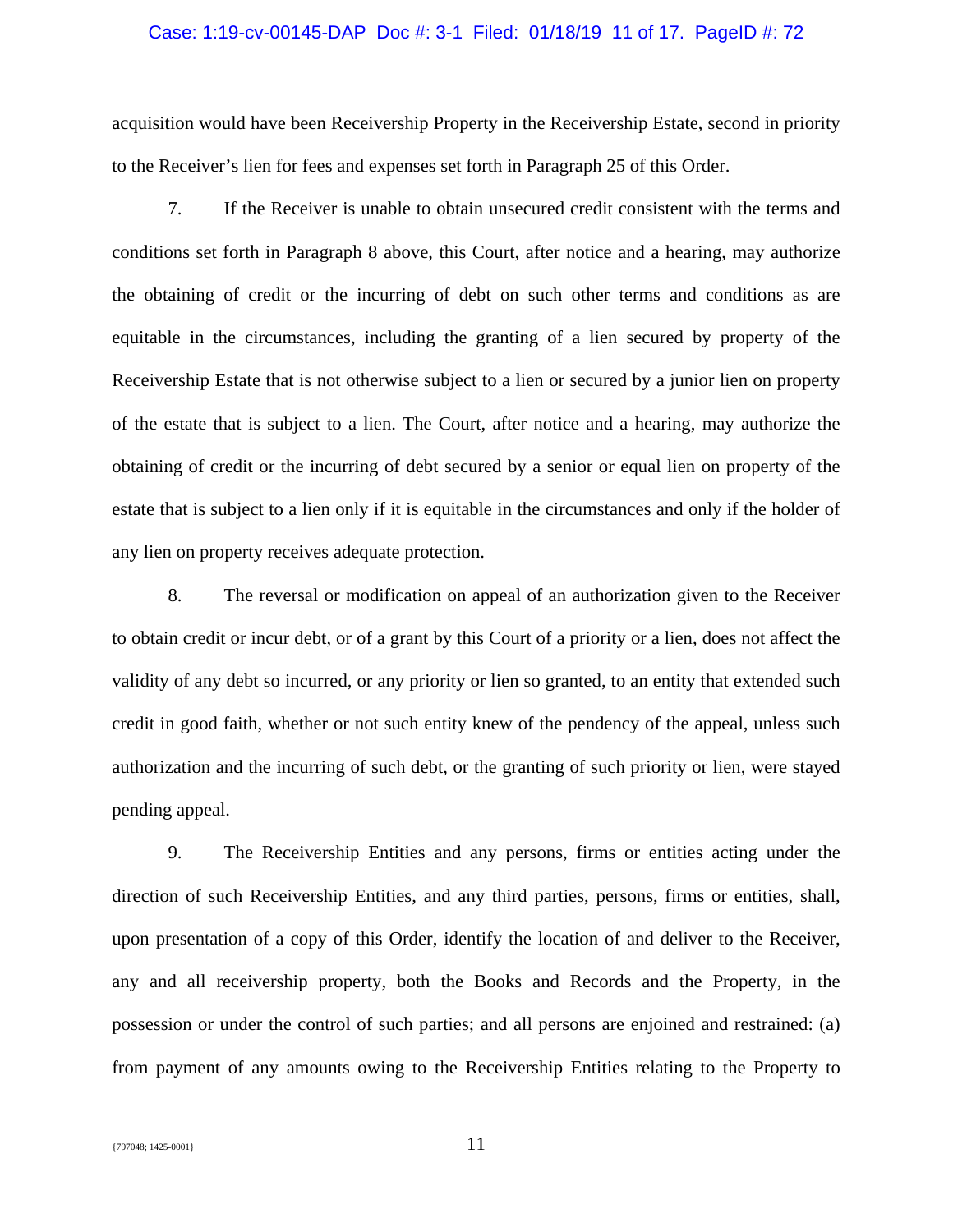## Case: 1:19-cv-00145-DAP Doc #: 3-1 Filed: 01/18/19 12 of 17. PageID #: 73

anyone other than the Receiver; and (b) from in any way disturbing or interfering with the collection, management or sale of any of the Property.

10. All creditors, claimants, bodies politic, parties in interest, and their respective attorneys, servants, agents, and employees, and all other persons, firms, and corporations be, and they hereby are, jointly and severally, enjoined and stayed from commencing or continuing any action at law or suit or proceeding in equity to foreclose any lien or enforce any claim against the Property, or its Books and Records or Property, or against the Receiver, in any court. The parties are further stayed from executing or issuing or causing the execution or issuance out of any court of any writ, process, summons, attachment, subpoena, replevin, execution, or other process for the purpose of impounding or taking possession of or interfering with, or enforcing any claim or lien upon the Property owned by or in the possession of the Receivership Entities, or the Receiver, and from doing any act or thing whatsoever to interfere with the Receiver in the discharge of his duties in this proceedings or with the exclusive jurisdiction of this Court over the Property, its Books and Records and Property and the said Receiver.

11. Parties in this case and their respective attorneys, servants, agents, and employees, and all other persons, firms, and corporations be, and they hereby are, jointly and severally, enjoined and stayed from commencing any action at law or suit or proceeding in equity in any court or to prosecute any claim, or to execute or issue or cause the execution or issuance out of any court of any writ, process, summons, attachment or subpoena, against Mark E. Dottore, the individual, or any entities in which he holds an interest, without first obtaining permission of this appointing Court. Such a lawsuit may be used to intimidate the Receiver and therefore interfere with the discharge of his duties in this proceeding. Upon a request to sue Mark E. Dottore, the individual, or an entities in which he holds an interest, by any party, the Court will undertake a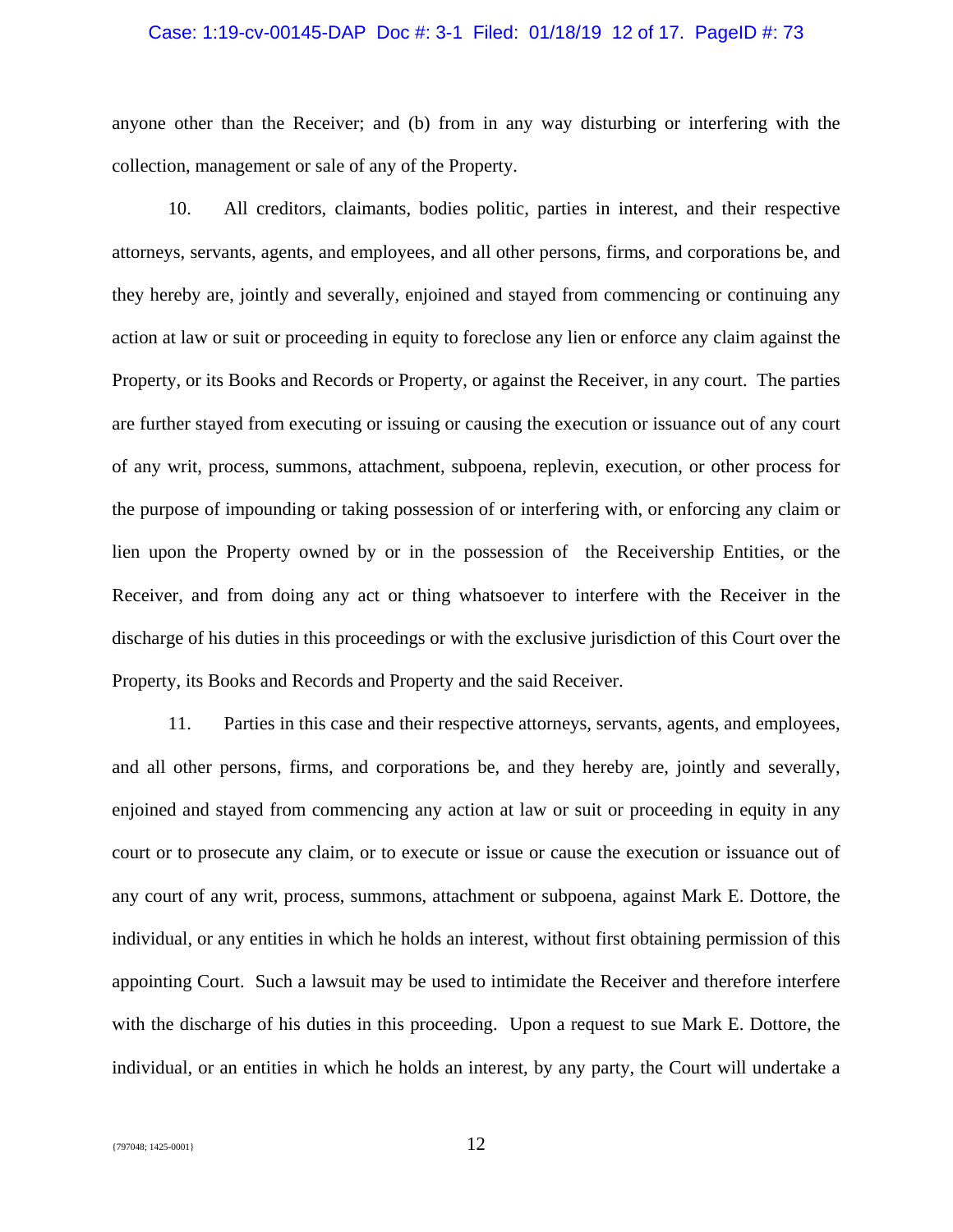## Case: 1:19-cv-00145-DAP Doc #: 3-1 Filed: 01/18/19 13 of 17. PageID #: 74

review of the facts and circumstances, and upon notice and hearing, determine whether the suit is meritorious or interposed for the purpose of harassment of the Receiver.

12. The Receivership Entities and its agents and employees, and any other party, shall turn over to the Receiver, as soon as possible or within three (3) days from the date of this Order, any and all Books and Records.

13. The Receivership Entities and its agents and employees, and any other party, shall turn over to the Receiver, as soon as possible or within three (3) days from the date of this Order, all sums in existence on the date hereof that are related or pertain to, or derived from the Property, including, but not limited to (a) all cash on hand; (b) all cash equivalents and negotiable instruments (such as checks, notes, drafts or other related documents or instruments); and (c) all sums held in accounts in any financial institutions, including but not limited to, all sums of any kind relating to the use, enjoyment, possession, improvement or occupancy of all or any portion of the Property.

14. Except as directed by the Receiver, the Receivership Entities, its affiliates, agents, officers, directors, shareholders, members, employees, representatives or creditors, and all other persons or entities, are hereby prohibited from taking any act for or on behalf of the Receivership Entities, interfering in any way with the acts of the Receiver, and from in any way, manner or means wasting, disposing of, transferring, selling, assigning, pledging, canceling, concealing, interfering with, or hypothecating any of the Books and Records or the Property. Upon the request of the Receiver, the foregoing persons and entities shall cooperate and affirmatively assist the Receiver in making available to the Receiver or his agents, the Books and Records and the Property. Nothing in this paragraph shall be construed to require a waiver of any attorneyclient privilege.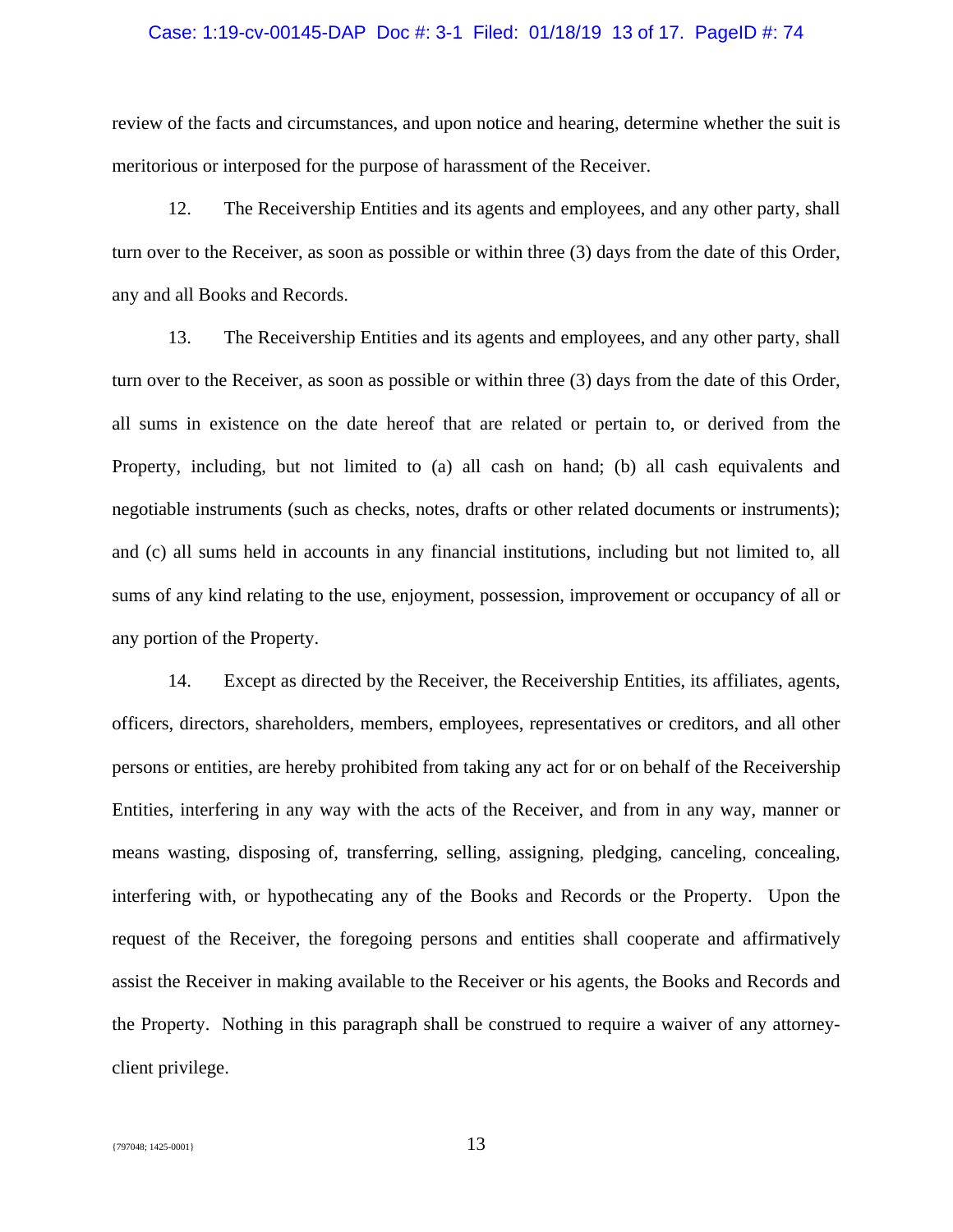## Case: 1:19-cv-00145-DAP Doc #: 3-1 Filed: 01/18/19 14 of 17. PageID #: 75

15. The Receiver, and his agents, including his attorneys and any accountants or other professionals that are appointed by the Court, shall be entitled to reasonable compensation for services rendered and reimbursement for expenses incurred which are (a) related to the Receiver's duties, rights, and obligations under this order or any future orders of the Court and applicable law; (b) related to the administration, management, protection or liquidation of the Property; or (c) related to the defense or prosecution of any claim or suit brought by or against the Receiver or by the Receiver against any person or entities. Such compensation of the Receiver and his agents, his counsel and his accountants shall be paid consistent with the Receivership Authorities, Paragraphs 16 through 19 of this Order Appointing Receiver and awarded from the Receivership Estate. As and for the payment of the Receiver's fees and expenses and the fees and expenses of his attorneys, accountants and other professionals, the Receiver is hereby granted a lien upon all of the Assets in the Receivership Estate, which lien shall be a charge upon all property of whatsoever kind or nature in the Receivership Estate and the lien shall extend to all proceeds of or arising from the Assets or other property in the Receivership Estate, including all after-acquired property which but for the date of the acquisition would have been an Asset of the Receivership Estate. If the Receivership Estate does not have funds to pay the fees and expenses of the Receiver and his attorneys, accountants and other professionals, those fees will be assessed as costs of this case.

16. The Receiver shall be compensated at his normal hourly billing rate, which is the rate he charges in cases of like kind and complexity. At this time, the Receiver's billing rate is \$400.00 per hour plus reimbursement for all reasonable and necessary out of pocket costs and expenses.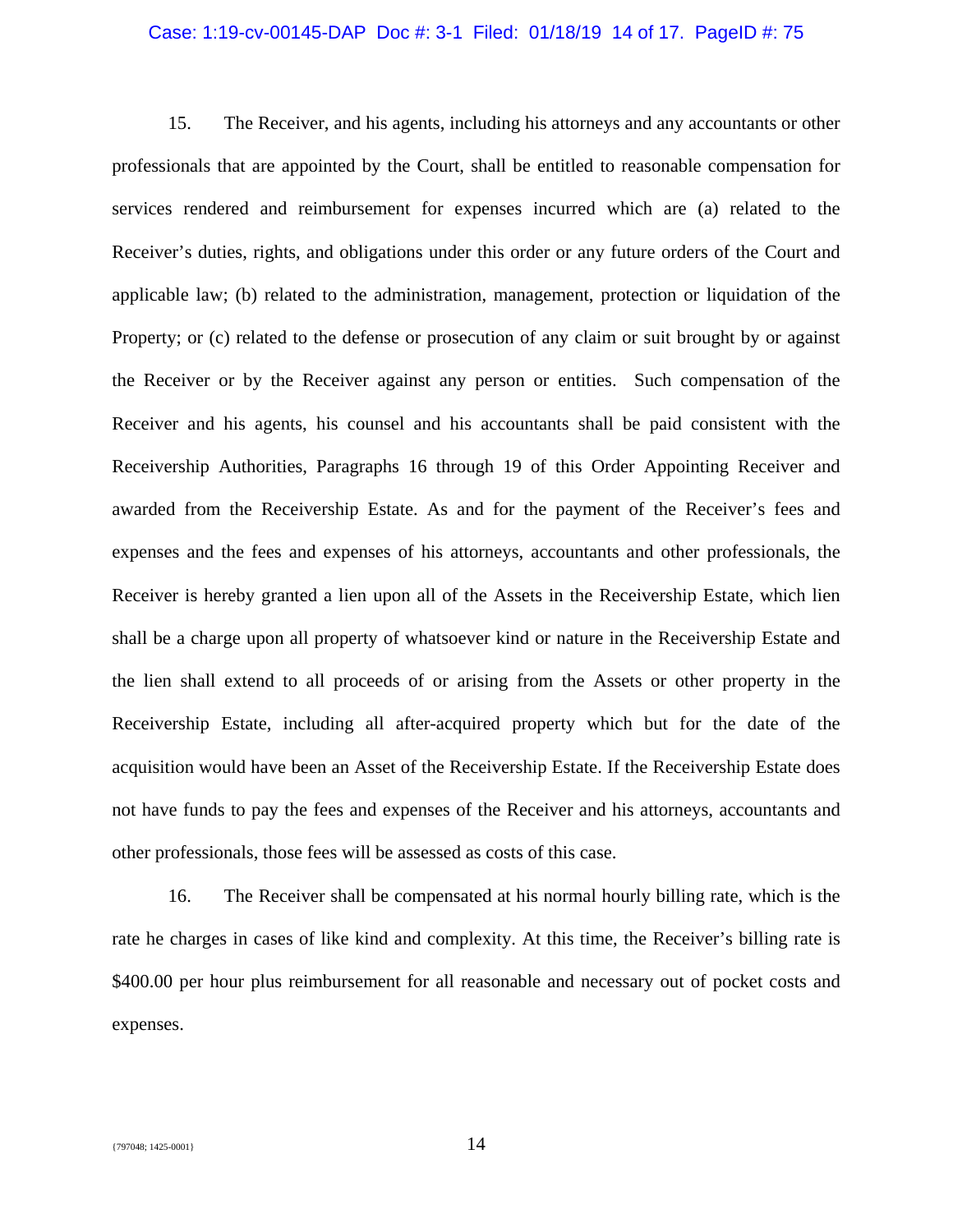## Case: 1:19-cv-00145-DAP Doc #: 3-1 Filed: 01/18/19 15 of 17. PageID #: 76

17. From time to time, the Receiver utilizes the assistance and expertise of persons on the payroll of his companies. These individuals are billed hourly as follows: administrative personnel (\$125.00); Thomas Dottore (\$300.00) and Charles Dottore (\$300.00). If the services of others are required, they will be billed at an hourly rate consistent with or below the rates charged by others in this community with similar skills and ability, as is true with all hourly rates charged under this Order.

18. Routine accounting services are included in the rates charged by the Receiver. Routine accounting services include bookkeeping, bank account review and reconciliation, and the filing of periodic reports required by this Order and under the Receivership Authorities. The filing of tax returns, other governmental reporting requirements, assistance to any governmental law enforcement agency, and other non-bookkeeping accounting functions will be charged at ordinary, hourly rates. The Receiver will utilize the services of Mr. David S. Linscott, CPA, CIRA, at the rate of \$325.00 per hour.

19. The Receiver and his attorneys, accountants, or other professionals hired by him, may, at the Receiver's option, file with this Court monthly applications (or less frequent, if he deems appropriate), for payment of fees and expenses incurred in the conduct of this Receivership Estate, and each such application shall be served via U.S. Mail upon the Plaintiff, the Defendants, and other interested parties who have requested that such applications be served upon them. The Receiver shall be authorized to pay the fees and expenses requested by the Receiver or his attorneys, accountants or other professionals in any such application after ten (10) days have expired after service has been effected, without further order of this Court. If any party or person shall file an objection to the fees and expenses of the Receiver, or of his attorneys, accountants or other professionals, the Court shall consider the objection in the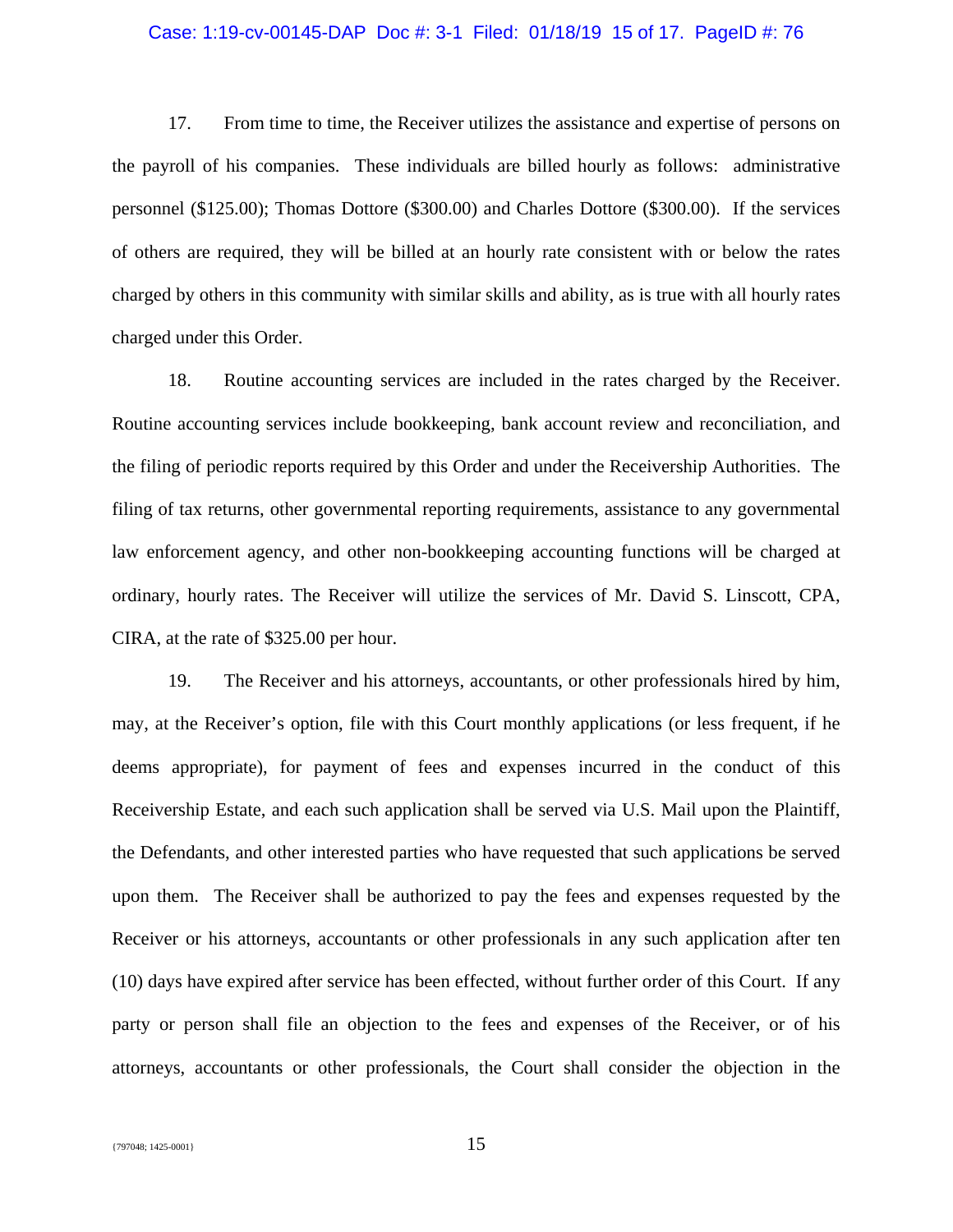## Case: 1:19-cv-00145-DAP Doc #: 3-1 Filed: 01/18/19 16 of 17. PageID #: 77

ordinary course. Pending consideration of the objection, the Receiver shall be authorized to pay any portion of the fees and expenses not subject to the objection.

20. The Receiver shall have full and unrestricted access to all of the Property, and the Receivership Entities and its officers, directors, shareholders, employees and agents, and any other party, are directed to take all steps necessary to give the Receiver access to the premises and to give the Receiver all keys to the facilities.

21. Nothing in this Order shall be read or interpreted as requiring Plaintiff to continue to extend credit to the Receivership Entities and Plaintiff shall continue to have all rights and remedies to which it is entitled under its agreements with Defendants and pursuant to the Receivership Authorities and subject to the terms of this Order.

22. The Receiver may, from time to time, make payments to creditors on account of pre-receivership claims, especially secured creditors, according to their interests as they may appear. The Receiver, in his sole discretion, shall determine when or if it is appropriate to make payments to creditors, if any. All payments made prior to the conclusion of the Receivership shall be made after application to the Court and pursuant to Court Order.

23. The Receiver shall, under his authority to operate and manage the businesses of the Receivership Entities, operate and manage such businesses in compliance with applicable statutes. Nothing in this Order shall be read or interpreted, however, to abrogate the Receiver's immunities from personal liability for conduct related to his receivership duties.

24. The Bond of the Receiver is set at \$100.00.

25. The Court retains jurisdiction with respect to any matters addressed in this Order, including without limitation any and all matters relating to or affecting the Receivership Estate,